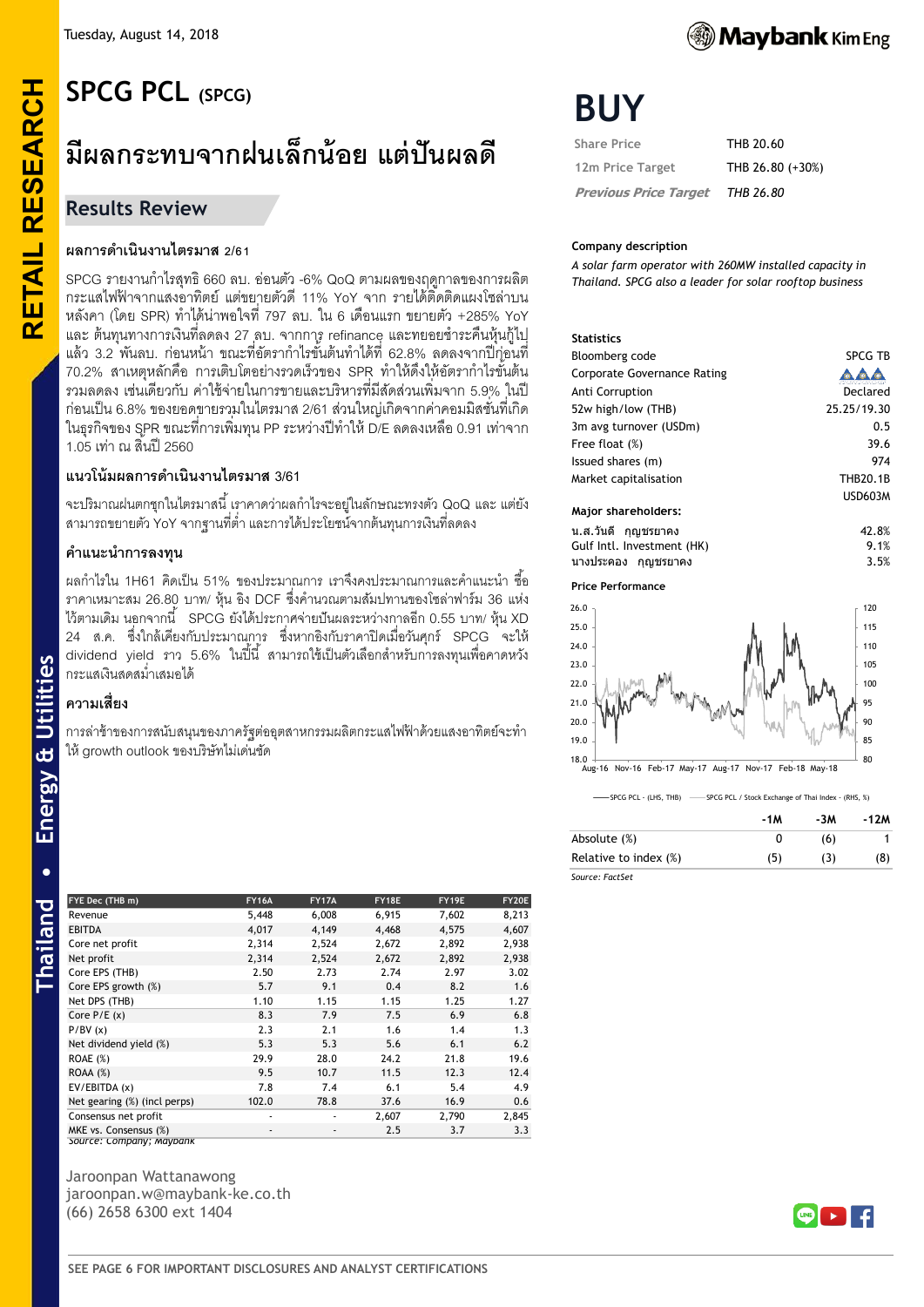| Quarterly income statement                |             |       |           |             |       |                                                     |
|-------------------------------------------|-------------|-------|-----------|-------------|-------|-----------------------------------------------------|
| (Bt m n)                                  | <b>2Q18</b> | 1018  | QoQ       | <b>2Q17</b> | YoY   | Note                                                |
| Revenues                                  | 1.540       | 1,517 | 1.6%      | 1.249       |       | 23.3% low season impact as usual                    |
| <b>COGs</b>                               | 572         | 558   | 2.5%      | 373         | 53.6% |                                                     |
| Gross profits                             | 968         | 958   | 1.0%      | 876         | 10.4% |                                                     |
| Gross margin (%)                          | 62.8%       | 63.2% |           | 70.2%       |       |                                                     |
| SG&A                                      | 105         | 83    | 27.0%     | 74          | 41.8% |                                                     |
| Operating profit                          | 863         | 876   | (1.5%)    | 802         |       | 7.5% Healthy                                        |
| Operating margin (%)                      | 56.0%       | 57.7% |           | 64.2%       |       |                                                     |
| <b>EBITDA</b>                             | 1,025       | 1.036 | $(1.1\%)$ | 958         | 7.0%  |                                                     |
| EBITDA margin (%)                         | 66.5%       | 68.3% |           | 76.7%       |       |                                                     |
| Interest expense                          | 131         | 130   | 0.9%      | 158         |       | (17.2%) due to debt refiancing by debenture earlier |
| Norm alised earning                       | 660         | 701   | $(5.8\%)$ | 595         | 10.8% |                                                     |
| Extra ordinary gain (loss)                |             |       |           |             |       |                                                     |
| - Forex gain (loss)                       | 0           | 0     | n.m.      | 0           | n.m.  |                                                     |
| - Gains on convertible bonds cancellation | 0           | 0     | n.m.      | 0           | n.m.  |                                                     |
| - Sell of fixed asset                     | 0           | 0     | n.m.      | 0           | n.m.  |                                                     |
| Net profit                                | 660         | 701   | $(5.8\%)$ | 595         | 10.8% |                                                     |
| EPS (Bt) before extra item                | 0.68        | 0.74  | $(8.1\%)$ | 0.63        | 8.1%  |                                                     |
| $EPS$ (Bt)                                | 0.68        | 0.74  | $(8.1\%)$ | 0.63        | 8.1%  |                                                     |
| Source: Company reports and MBKET         |             |       |           |             |       |                                                     |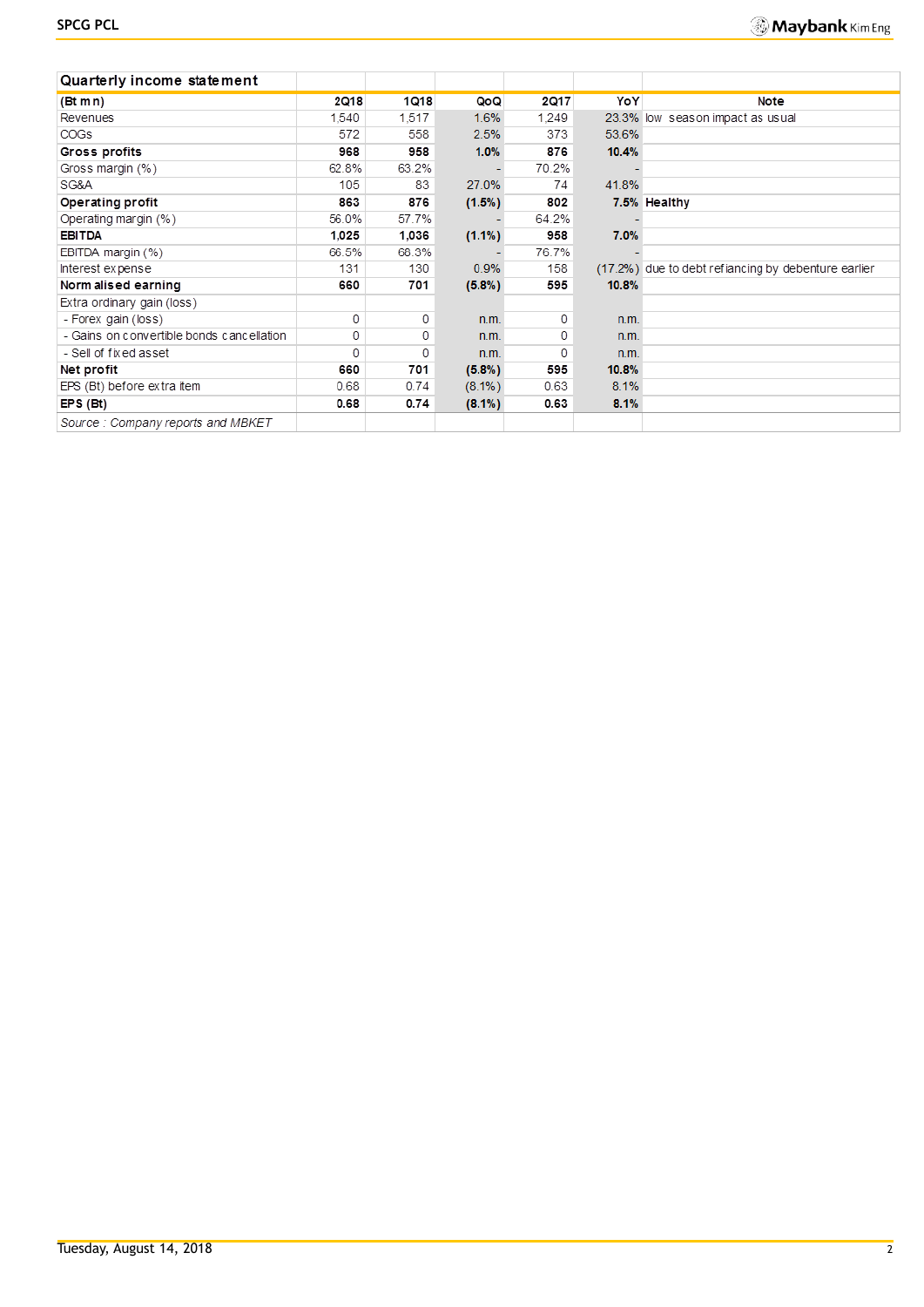| FYE 31 Dec                                           | <b>FY16A</b>          | <b>FY17A</b>          | FY18E             | FY19E             | FY20E              |
|------------------------------------------------------|-----------------------|-----------------------|-------------------|-------------------|--------------------|
| <b>Key Metrics</b>                                   |                       |                       |                   |                   |                    |
| $P/E$ (reported) $(x)$                               | 8.3                   | 7.9                   | 7.5               | 6.9               | 6.8                |
| Core $P/E(x)$                                        | 8.3                   | 7.9                   | 7.5               | 6.9               | 6.8                |
| P/BV(x)                                              | 2.3                   | 2.1                   | 1.6               | 1.4               | 1.3                |
| P/NTA(x)                                             | 2.3                   | 2.1                   | 1.6               | 1.4               | 1.3                |
| Net dividend yield (%)                               | 5.3                   | 5.3                   | 5.6               | 6.1               | 6.2                |
| FCF yield (%)                                        | 21.6                  | 16.3                  | 16.3              | 17.5              | 17.8               |
| EV/EBITDA (x)                                        | 7.8                   | 7.4                   | 6.1               | 5.4               | 4.9                |
| EV/EBIT(x)                                           | 9.3                   | 8.7                   | 7.5               | 6.6               | 6.0                |
| <b>INCOME STATEMENT (THB m)</b>                      |                       |                       |                   |                   |                    |
| Revenue                                              | 5,448.1               | 6,008.4               | 6,915.3           | 7,601.7           | 8,212.7            |
| Gross profit                                         | 3,528.4               | 3,731.7               | 4,065.9           | 4,176.3           | 4,211.3            |
| EBITDA                                               | 4,016.9               | 4,148.8               | 4,468.0           | 4,575.1           | 4,606.7            |
| <b>EBIT</b>                                          | 3,372.7               | 3,506.0               | 3,631.4           | 3,738.5           | 3,770.1            |
| Net interest income /(exp)                           | (745.2)               | (618.2)               | (535.9)           | (386.9)           | (270.8)            |
| Associates & JV                                      | (0.6)                 | (0.9)                 | (1.0)             | (1.0)             | (1.1)              |
| <b>Exceptionals</b>                                  | 0.0                   | 0.0                   | 0.0               | 0.0               | 0.0                |
| Other pretax income                                  | 0.0                   | 0.0                   | 0.0               | 0.0               | 0.0                |
| Pretax profit                                        | 2,626.9               | 2,886.9               | 3,094.6           | 3,350.6           | 3,498.2<br>(188.6) |
| Income tax<br>Minorities                             | (9.5)<br>(303.2)      | (64.8)<br>(297.8)     | (67.2)<br>(355.7) | (95.4)<br>(363.5) | (371.4)            |
| Discontinued operations                              | 0.0                   | 0.0                   | 0.0               | 0.0               | 0.0                |
| Reported net profit                                  | 2,314.3               | 2,524.3               | 2,671.7           | 2,891.7           | 2,938.2            |
| Core net profit                                      | 2,314.3               | 2,524.3               | 2,671.7           | 2,891.7           | 2,938.2            |
| <b>Preferred Dividends</b>                           | 0.0                   | 0.0                   | 0.0               | 0.0               | 0.0                |
|                                                      |                       |                       |                   |                   |                    |
| <b>BALANCE SHEET (THB m)</b>                         |                       |                       |                   |                   |                    |
| Cash & Short Term Investments                        | 3,359.7               | 1,787.0               | 2,472.3           | 2,784.4           | 3,698.4            |
| Accounts receivable                                  | 855.8                 | 1,525.9               | 1,728.8           | 1,900.4           | 2,053.2            |
| Inventory                                            | 116.2                 | 709.1                 | 949.8             | 1,141.8           | 1,333.8            |
| Reinsurance assets                                   | 0.0<br>17,743.7       | 0.0<br>17,175.8       | 0.0<br>16,528.5   | 0.0<br>15,782.0   | 0.0<br>15,035.4    |
| Property, Plant & Equip (net)<br>Intangible assets   | 107.6                 | 99.3                  | 0.0               | 0.0               | 0.0                |
| Investment in Associates & JVs                       | 471.4                 | 722.0                 | 722.0             | 722.0             | 722.0              |
| Other assets                                         | 1,577.9               | 1,007.6               | 1,058.0           | 1,110.9           | 1,166.4            |
| <b>Total assets</b>                                  | 24,232.3              | 23,026.6              | 23,459.4          | 23,441.4          | 24,009.2           |
| ST interest bearing debt                             | 2,705.6               | 2,952.8               | 2,290.0           | 1,700.0           | 1,700.0            |
| Accounts payable                                     | 1,032.2               | 1,085.8               | 1,424.7           | 1,712.7           | 2,000.7            |
| Insurance contract liabilities                       | 0.0                   | 0.0                   | 0.0               | 0.0               | 0.0                |
| LT interest bearing debt                             | 10,615.3              | 7,663.0               | 5,499.9           | 3,799.9           | 2,099.9            |
| Other liabilities                                    | 113.0                 | 117.0                 | 119.0             | 120.0             | 122.0              |
| Total Liabilities                                    | 14,466.4              | 11,818.4              | 9,333.2           | 7,333.1           | 5,923.0            |
| <b>Shareholders Equity</b>                           | 8,294.6               | 9,714.8               | 12,379.1          | 14,102.5          | 15,816.5           |
| Minority Interest                                    | 1,471.3               | 1,493.4               | 1,747.1           | 2,005.8           | 2,269.7            |
| Total shareholder equity                             | 9,765.9               | 11,208.2              | 14,126.2          | 16,108.3          | 18,086.2           |
| Perpetual securities<br>Total liabilities and equity | 0.0<br>24,232.3       | 0.0<br>23,026.6       | 0.0<br>23,459.4   | 0.0<br>23,441.4   | 0.0<br>24,009.2    |
|                                                      |                       |                       |                   |                   |                    |
| CASH FLOW (THB m)                                    |                       |                       |                   |                   |                    |
| Pretax profit                                        | 2,626.9               | 2,886.9               | 3,094.6           | 3,350.6           | 3,498.2            |
| Depreciation & amortisation                          | 644.2                 | 642.8                 | 836.6             | 836.6             | 836.6              |
| Adj net interest (income)/exp                        | 745.2                 | 618.2                 | 535.9             | 386.9             | 270.8              |
| Change in working capital                            | 971.5                 | (1, 209.4)            | (104.7)           | (75.6)            | (56.7)             |
| Cash taxes paid                                      | (9.5)                 | (64.8)                | (67.2)            | (95.4)            | (188.6)            |
| Other operating cash flow                            | 0.0                   | 0.0                   | 0.0               | 0.0               | 0.0                |
| Cash flow from operations                            | 4,271.3               | 3,334.6               | 3,353.8           | 3,601.3           | 3,665.0            |
| Capex                                                | (90.6)                | (89.7)                | (90.0)<br>3,263.8 | (90.0)            | (90.0)             |
| Free cash flow<br>Dividends paid                     | 4,180.7<br>(1, 229.0) | 3,244.9<br>(1, 255.7) | (1,092.3)         | 3,511.3           | 3,575.0            |
| Equity raised / (purchased)                          | 0.0                   | 0.0                   | 1,085.0           | (1, 168.3)<br>0.0 | (1, 224.3)<br>0.0  |
| Perpetual securities                                 | 0.0                   | 0.0                   | 0.0               | 0.0               | 0.0                |
| Change in Debt                                       | (2,482.5)             | (2,706.5)             | (2,825.9)         | (2, 290.0)        | (1,700.0)          |
| Other invest/financing cash flow                     | (90.4)                | 609.2                 | 213.6             | 217.5             | 221.5              |
| Effect of exch rate changes                          | 0.0                   | 0.0                   | 0.0               | 0.0               | 0.0                |
| Net cash flow                                        | 378.9                 | (109.1)               | 642.1             | 267.5             | 868.2              |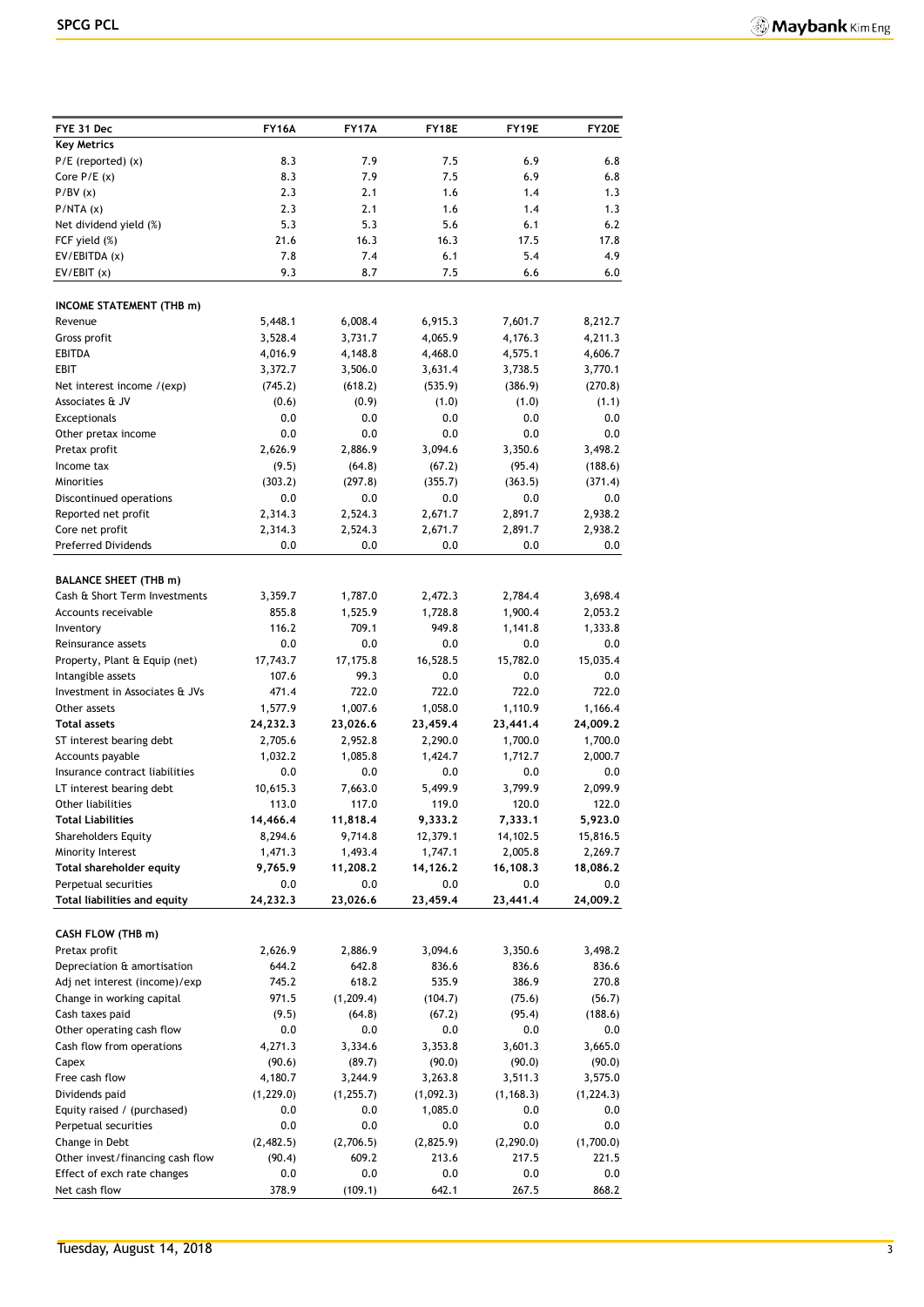| FYE 31 Dec                    | <b>FY16A</b> | <b>FY17A</b> | FY18E   | FY19E   | <b>FY20E</b> |
|-------------------------------|--------------|--------------|---------|---------|--------------|
| <b>Key Ratios</b>             |              |              |         |         |              |
| Growth ratios (%)             |              |              |         |         |              |
| Revenue growth                | 9.0          | 10.3         | 15.1    | 9.9     | 8.0          |
| EBITDA growth                 | 2.1          | 3.3          | 7.7     | 2.4     | 0.7          |
| EBIT growth                   | 2.4          | 4.0          | 3.6     | 2.9     | 0.8          |
| Pretax growth                 | 9.8          | 9.9          | 7.2     | 8.3     | 4.4          |
| Reported net profit growth    | 5.7          | 9.1          | 5.8     | 8.2     | 1.6          |
| Core net profit growth        | 5.7          | 9.1          | 5.8     | 8.2     | 1.6          |
| Profitability ratios (%)      |              |              |         |         |              |
| <b>EBITDA</b> margin          | 73.7         | 69.1         | 64.6    | 60.2    | 56.1         |
| <b>EBIT</b> margin            | 61.9         | 58.4         | 52.5    | 49.2    | 45.9         |
| Pretax profit margin          | 48.2         | 48.0         | 44.7    | 44.1    | 42.6         |
| Payout ratio                  | 43.9         | 42.1         | 42.0    | 42.0    | 42.0         |
|                               |              |              |         |         |              |
| <b>DuPont analysis</b>        |              |              |         |         |              |
| Net profit margin (%)         | 42.5         | 42.0         | 38.6    | 38.0    | 35.8         |
| Revenue/Assets (x)            | 0.2          | 0.3          | 0.3     | 0.3     | 0.3          |
| Assets/Equity (x)             | 2.9          | 2.4          | 1.9     | 1.7     | 1.5          |
| ROAE (%)                      | 29.9         | 28.0         | 24.2    | 21.8    | 19.6         |
| $ROAA (\%)$                   | 9.5          | 10.7         | 11.5    | 12.3    | 12.4         |
| Liquidity & Efficiency        |              |              |         |         |              |
| Cash conversion cycle         | (29.3)       | (30.8)       | 30.9    | 31.0    | 31.0         |
| Days receivable outstanding   | 59.4         | 71.4         | 84.7    | 85.9    | 86.7         |
| Days inventory outstanding    | 31.1         | 65.2         | 104.8   | 109.9   | 111.4        |
| Days payables outstanding     | 119.8        | 167.4        | 158.6   | 164.9   | 167.0        |
| Dividend cover (x)            | 2.3          | 2.4          | 2.4     | 2.4     | 2.4          |
| Current ratio $(x)$           | 1.3          | 1.0          | 1.4     | 1.7     | 1.9          |
| Leverage & Expense Analysis   |              |              |         |         |              |
| Asset/Liability (x)           | 1.7          | 1.9          | 2.5     | 3.2     | 4.1          |
| Net gearing (%) (incl perps)  | 102.0        | 78.8         | 37.6    | 16.9    | 0.6          |
| Net gearing (%) (excl. perps) | 102.0        | 78.8         | 37.6    | 16.9    | 0.6          |
| Net interest cover (x)        | 4.5          | 5.7          | 6.8     | 9.7     | 13.9         |
| Debt/EBITDA (x)               | 3.3          | 2.6          | 1.7     | 1.2     | 0.8          |
| Capex/revenue (%)             | 1.7          | 1.5          | 1.3     | 1.2     | 1.1          |
| Net debt/ (net cash)          | 9,961.2      | 8,828.9      | 5,317.6 | 2,715.5 | 101.5        |

*Source: Company; Maybank*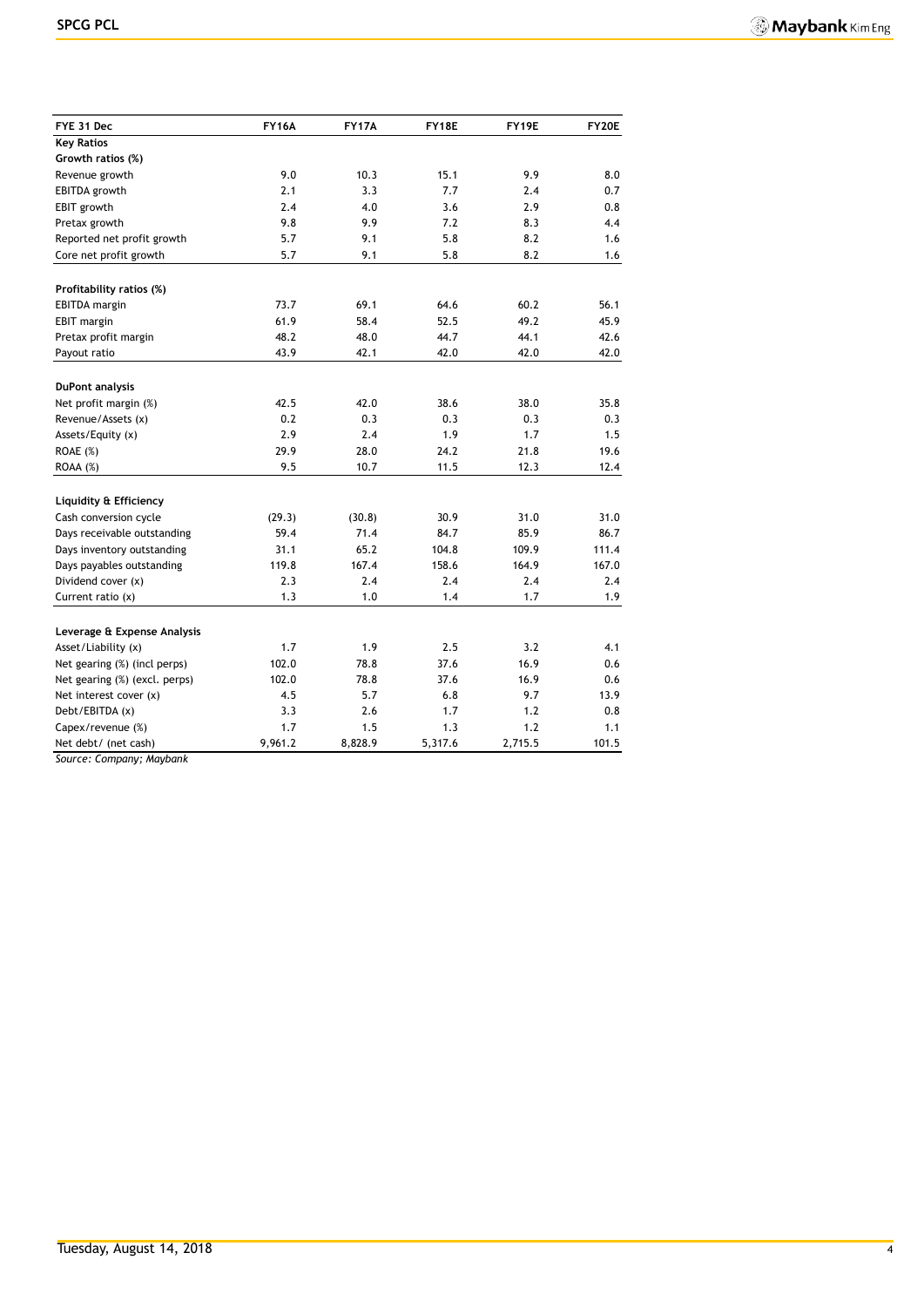#### **Historical recommendations and target price: SPCG PCL (SPCG)**



#### **Definition of Ratings (For MayBank Kim Eng Thailand)**

Maybank Kim Eng Research uses the following rating system:

**BUY Return is expected to be above 10% in the next 12 months (excluding dividends) TRADING BUY**/**TAKE PROFIT** Return is expected to be between - 10% to +10% in the next 12 months (excluding dividends). **SELL Return is expected to be below -10% in the next 12 months (excluding dividends)** 

#### **Applicability of Ratings**

The respective analyst maintains a coverage universe of stocks, the list of which may be adjusted according to needs. Investment ratings are only applicable to the stocks which form part of the coverage universe. Reports on companies which are not part of the coverage do not carry investment ratings as we do not actively follow developments in these companies.

#### **Some common terms abbreviated in this report (where they appear):**

| Adex = Advertising Expenditure                      |
|-----------------------------------------------------|
| <b>BV</b> = Book Value                              |
| CAGR = Compounded Annual Growth Rate                |
| Capex = Capital Expenditure                         |
| CY = Calendar Year                                  |
| DCF = Discounted Cashflow                           |
| <b>DPS = Dividend Per Share</b>                     |
| <b>EBIT = Earnings Before Interest And Tax</b>      |
| <b>EBITDA = EBIT, Depreciation And Amortisation</b> |
| EPS = Earnings Per Share                            |
| EV = Enterprise Value                               |

- FY = Financial Year<br>
Compounded Annual Year End
FYE = Financial Year End
FYE = Financial Year End
FYE = Financial Year End
FYE = Financial Year End
FYE = Financial Year End
FYE = Financial Year End
FYE = Financial Year End MoM = Month-On-Month ROA = Return On Asset NAV = Net Asset Value ROE = Return On Equity PAT = Profit After Tax YTD = Year-To-Date **PTHB = Profit Before Tax**
- Adex = Advertising Expenditure FCF = Free Cashflow PE = Price Earnings  $PEG = PE$  Ratio To Growth  $Q_0Q = Q$ uarter-On-Quarter NTA = Net Tangible Asset ROSF = Return On Shareholders' Funds P = Price<br>
P.A. = Per Annum<br>
P.A. = Per Annum<br>
Yo Y = Year-On-Year YoY = Year-On-Year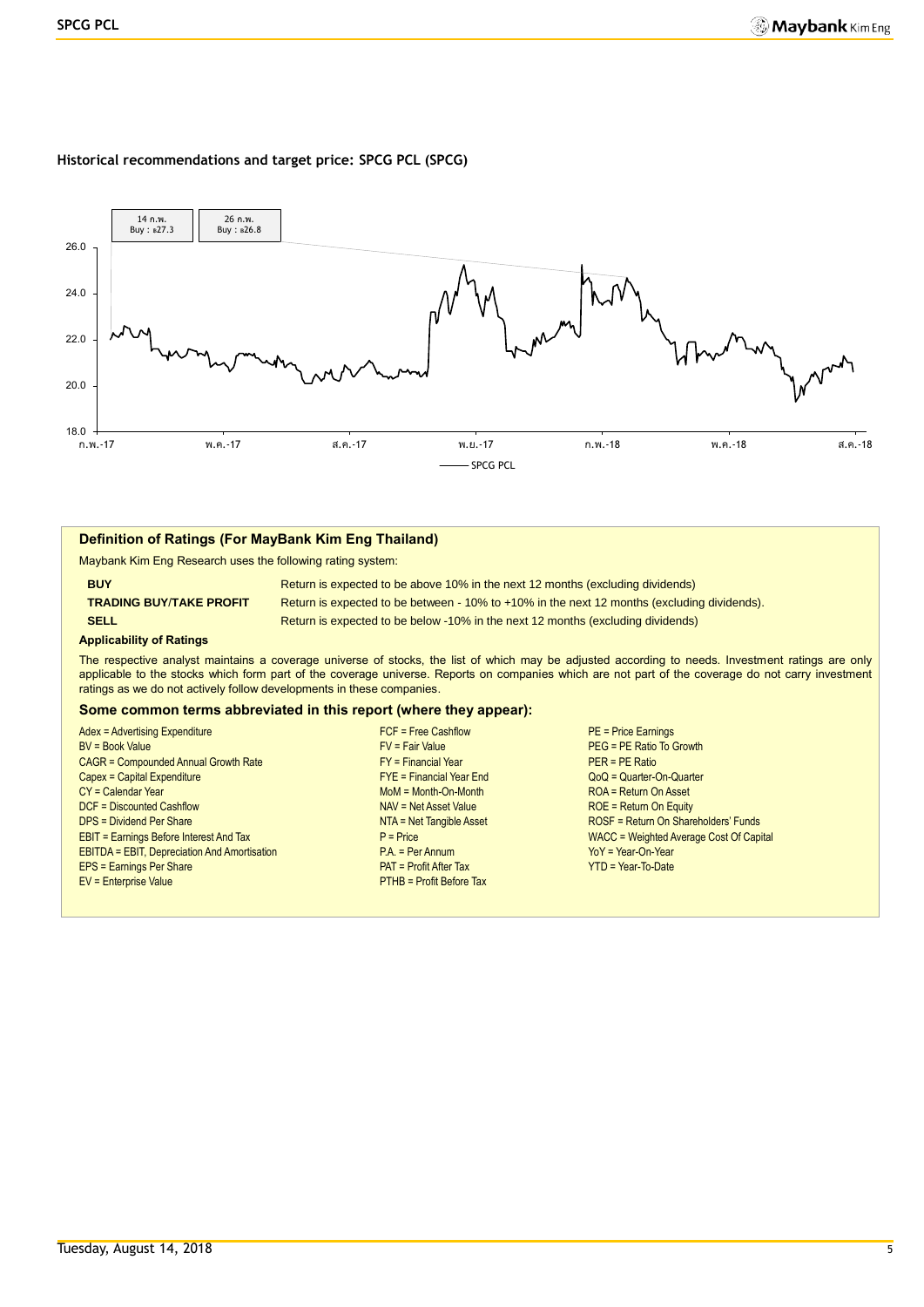## **APPENDIX I:TERMS FOR PROVISION OF REPORT, DISCLOSURES AND DISCLAIMERS**

้ รายงานนี้ ถูกจัดทำขึ้นเพื่อเผยแพร่ และเพื่อเป็นการให้ข้อมูลเท่านั้น มิใช่การชักจูงให้ซื้อหรือขายหุ้นที่กล่าวถึงในรายงานนี้ นักลงทุนควรพึงตระหนักไว้เสมอว่า มูลค่า ี ของหุ้นอาจมีความผันผวน มีการเพิ่มขึ้นและลดลงได้ตลอดเวลา ความเห็น หรือคำแนะนำต่างๆ จัดทำขึ้นบนพื้นฐานของเทคนิค และปัจจัยพื้นฐาน ซึ่งอาจมีความ ้ แตกต่างกัน การประเมินมูลค่าที่เหมาะสมทางเทคนิค อาจใช้วิธีการที่แตกต่างจากการวิเคราะห์เชิงปัจจัยพื้นฐาน โดยขึ้นอยู่กับปัจจัยทางด้านราคา และมูลค่าการซื้อ ่ ขาย ซึ่งแตกต่างไปจากการวิเคราะห์เชิงปัจจัยพื้นฐาน ดังนั้นผลตอบแทนของนักลงทุนจึงอาจต่ำกว่าต้นทุนได้ และผลตอบแทนจากการลงทุนในอดีตไม่สามารถสะท้อน ถึงผลตอบแทนในอนาคตได้ บทวิเคราะห์นี้ไม่ได้มีจุดประสงค์เพื่อแนะนำการลงทุนเพื่อบุคคลใดเป็นการเฉพาะ และเพื่อวัตถุประสงค์เฉพาะเจาะจงต่อการลงทุน ฐานะ ้ทางการเงิน และความต้องการส่วนบุคคลของนักลงทุนที่ได้รับหรืออ่านบทวิเคราะห์ฉบับนี้ เพราะฉะนั้น นักลงทุนจึงควรใช้วิจารณญาณ ในการอ่านบทวิเคราะห์ฉบับนี้

การจัดท ารายงานฉบับนี ้ได้อ้างอิงมาจากแหล่งข้อมูลที่ได้รับการยอมรับว่ามีความน่าเชื่อถือ แต่ไมได้เป็ นการรับรองจาก Maybank Investment Bank Berhad และ บริษัทย่อยและในเครือ (รวมเรียก "Maybank Kim Eng") ผลที่ตามมาทั้งในส่วนของความแม่นยำ หรือเรียบร้อยสมบูรณ์จึงไม่ได้เป็นความรับผิดชอบจากทางMaybank Kim Eng ดังนั้น Maybank Kim Eng และ เจ้าหน้าที่ ,กรรมการ ,บริษัทร่วม และหน่วยงานที่เกี่ยวข้อง และ/หรือพนักงาน (รวมเรียกว่า "Representatives") จะไม่มีส่วน ้ รับผิดชอบต่อการสูญเสียต่างๆ ที่เกิดขึ้นทั้งทางตรงหรือทางอ้อมจากการใช้รายงานฉบับนี้ ข้อมูล ,ความเห็น และคำแนะนำที่ปรากฦอยู่ในบทวิเคราะห์ฉบับนี้อาจมีการ เปลี่ยนแปลงได้ตลอดเวลา โดยไม่ต้องแจ้งให้ทราบล่วงหน้า

้บทวิเคราะห์นี้อาจมีการคาดการณ์ผลการดำเนินงานล่วงหน้า ซึ่งส่วนใหญ่จะเห็นได้จากการใช้คำต่างๆ เหล่านี้ เช่น"คาดว่า" "เชื่อว่า" "คาดการณ์ว่า" "มีแนวโน้มว่า" "มีแผนว่า" "ประมาณการ" หรือ การอธิบายว่า เหตุการณ์นี้ "อาจ" เกิดขึ้น หรือ เหตุการณ์นี้ "เป็นไปได้" ที่จะเกิดขึ้น เป็นต้น การคาดการณ์ล่วงหน้า จะอยู่บนพื้นฐาน ของสมมติฐานที่ตั้งขึ้นและอ้างอิงบนข้อมูลในปัจจุบัน และยังขึ้นอยู่กับความเสี่ยงและความไม่แน่นอนที่จะทำให้ผลการดำเนินงานที่แท้จริงแตกต่างไปจากที่คาดการณ์ ี ได้อย่างมีนัยยะสำคัญ นักลงทุนจึงไม่ควรใช้การคาดการณ์ล่วงหน้านี้เป็นหลักในการตัดสินใจลงทุนหลังจากวันที่บทวิเคราะห์ถูกเผยแพร่ออกไป Maybank Kim Eng ไม่ถือเป็นภาระผูกพันในการปรับประมาณการ หากมีข้อมูลใหม่หรือเหตุการณ์ที่ไม่คาดคิดขึ้น

. Maybank Kim Eng รวมถึงเจ้าหน้าที่ ,กรรมการ และพนักงาน ซึ่งรวมถึงหน่วยงานที่เกี่ยวข้องกับการจัดทำ หรือการเผยแพร่บทวิเคราะห์นี้ อาจมีส่วนร่วม หรือมีสิทธิ ิ ลงทุนในหุ้นตัวนี้ หรือ มีส่วนได้เสียต่างๆ กับผู้ที่ออกหลักทรัพย์นี้ นอกจากนี้ราคาหุ้นอาจเคลื่อนไหวไปตามสิ่งที่เสนอในบทวิเคราะห์นี้Maybank Kim Eng มีสิทธิใช้ -ข้อมูลในรายงานนี้ ก่อนที่รายงานนี้จะถูกเผยแพร่ออกไปภายใต้ขอบเขตที่กฎหมายรับรองเท่านั้น กรรมการ ,เจ้าหน้า และ/หรือพนักงานของ Maybank Kim Eng ท่าน หนึ่งท่านใด หรือมากกว่าหนึ่งท่าน สามารถเป็นกรรมการในบริษัทจดทะเบียนนี้ได้

ี บทวิเคราะห์นี้ถูกทำขึ้นมาเพื่อลูกค้าของ Maybank Kim Eng และห้ามนำไปแก้ไข ดัดแปลง แจกจ่าย และนำไปจัดทำใหม่ ไม่ว่าจะเป็นบางส่วน หรือเต็มฉบับ หากไม่ได้ รับอนุญาตจาก Maybank Kim Eng เป็นการล่วงหน้า ทั้งนี้ Maybank Kim Eng และตัวแทนที่เกี่ยวข้อง จะไม่รับผิดชอบต่อผลที่ตามมาจากการกระทำของบุคคลที่ 3 ที่ กระท าสิ่งที่ถูกห้ามดังกล่าว

บทวิเคราะห์นี้ไม่ได้ทำขึ้นมาโดยตรง หรือมีจุดประสงค์เพื่อการแจกจ่าย หรือถูกใช้โดยสาธารณะชนทั่วไป หรือประชาชนทั้งหมดที่อาศัยในประเทศท้องถิ่นที่ออก ่ หลักทรัพย์นี้ หรือในท้องถิ่น เมือง หรือ ประเทศอื่นๆ ที่กฎหมายในประเทศนั้นไม่อนุญาต บทวิเคราะห์นี้ทำขึ้นมาเพื่อการใช้ในประเทศที่กฎหมายอนุญาตเท่านั้น หลักทรัพย์นี้อาจจะไม่ได้ถูกรับรองการซื้อขายโดยกฎหมายทุกกฎหมาย หรือทำการซื้อขายได้สำหรับนักลงทุนทุกประเภท นักลงทนควรใช้วิจารณญาณอย่างยิ่งในการ นำคำแนะนำ หรือคำเตือนต่างๆ ที่ได้กล่าวไว้ข้างต้นมาใช้ เนื่องจากความแตกต่างทางด้านภูมิศาสตร์ของแต่ละบุคคล และระยะเวลาในการได้รับบทวิเคราะห์นี้

#### **มาเลเซีย**

้ ความเห็นหรือคำแนะนำที่ปรากฏในบทวิเคราะห์ฉบับนี้เป็นการประเมินจากด้านเทคนิก และปัจจัยพื้นฐาน โดยความเห็นทางด้านเทคนิกอาจมีความ แตกต่างจาก -ปัจจัยพื้นฐาน เนื่องจากการประเมินด้านเทคนิกได้ใช้วิธีที่แตกต่างกัน โดยมุ่งเน้นข้อมูลด้านราคา และปริมาณการซื้อขายของหลักทรัพย์ที่ Bursa Malaysia Securities Berhad วิเคราะห์หลักทรัพย์

#### **สิงคโปร์**

ิ รายงานฉบับนี้จะทำขึ้นบนวันและข้อมูลที่เกิดขึ้น ซึ่งอาจมีการเปลี่ยนแปลงได้ บริษัท Maybank Kim Eng Research จำกัด ("Maybank KERPL") ในสิงคโปร์ไม่มี เงื่อนไขที่จะต้องปรับปรุงข้อมูลต่างๆ ให้แก่ผู้รับข้อมูลนี้ การเผยแพร่ในสิงคโปร์ ผู้รับรายงานฉบับนี้จะติดต่อกับ Maybank KERPL ในสิงคโปร์ ทั้งในแง่ของการแนะนำ หรือเกี่ยวข้องกับรายงานฉบับนี้ หากผู้รับรายงานฉบับนี้ไม่ได้เป็นนักลงทุน, ผู้เชี่ยวชาญทางการลงทุน หรือนักลงทุนประเภทสถาบัน (จำกัดความใน Section 4A ตาม ึ กฎหมาย Singapore Securities and Futures) ทั้งนี้ Maybank KERPL จะรับผิดชอบบนเนื้อหาที่ปรากฏในรายงานฉบับนี้ แต่เป็นการรับผิดชอบที่จำกัดความเขตตาม ึ กฦหมายที่กำหนด

#### **ไทย**

การเปิดเผยผลการสำรวจของสมาคมส่งเสริมสถาบันกรรมการบริษัทไทย (IOD) ในเรื่องการกำกับดูแลกิจการ (Corporate Governance) นี้ เป็นการดำเนินการตาม นโยบายของสำนักงานคณะกรรมการกำกับหลักทรัพย์และตลาดหลักทรัพย์ โดยการสำรวจของ IOD เป็นการสำรวจและประเมินจากข้อมูล ของบริษัทจดทะเบียนใน ้ตลาดหลักทรัพย์แห่งประเทศไทย และตลาดหลักทรัพย์ เอ็มเอไอ ที่มีการเปิดเผยต่อสาธารณะ และเป็นข้อมูลที่ผู้ลงทุนทั่วไปสามารถเข้าถึงได้ ดังนั้น ผลสำรวจ ดังกล่าวจึงเป็นการนำเสนอในมุมมองของบุคคลภายนอก โดยไม่ได้เป็นการประเมินการปฏิบัติ และมิได้มีการใช้ข้อมูลภายใน ในการประเมิน

่ อนึ่ง ผลการสำรวจดังกล่าว เป็นผลการสำรวจ ณ วันที่ปรากกฎในรายงานการกำกับดูแลกิจการ บริษัทจดทะเบียนไทยเท่านั้น ดังนั้น ผลการสำรวจ จึงอาจเปลี่ยนแปลง ได้ภายหลังวันดังกล่าว ทั้งนี้ บริษัทหลักทรัพย์ เมย์แบงก์ กิมเอ็ง (ประเทศไทย) จำกัด (มหาชน) มิได้ยืนยันหรือรับรองถึงความถูกต้องของ ผลการสำรวจดังกล่าวแต่ อย่างใด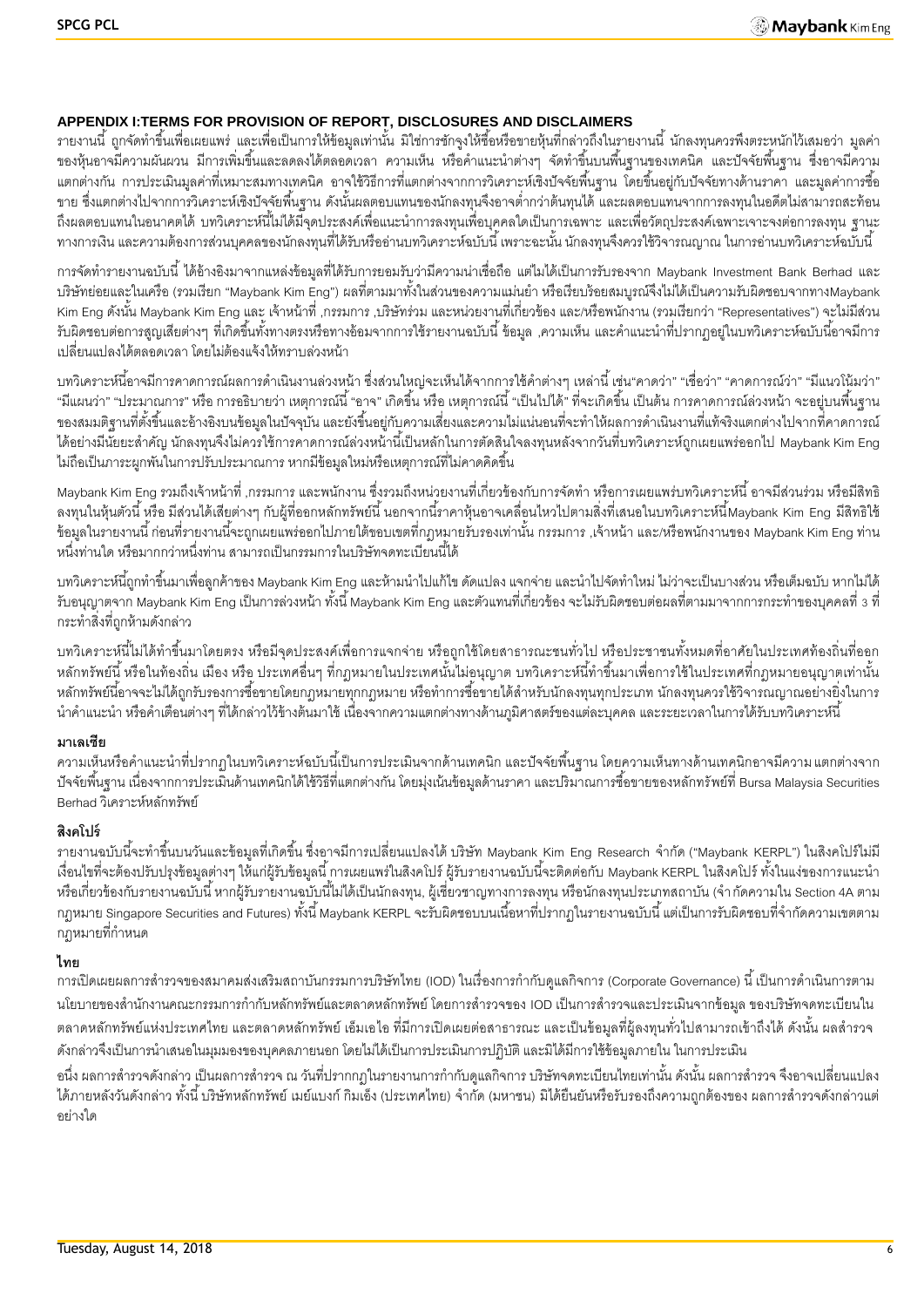### **สหรัฐอเมริกา**

ี บทวิเคราะห์ฉบับนี้จัดทำขึ้นโดย MKE เพื่อเผยแพร่ในสหรัฐฯ ("US") สำหรับลูกค้าสถาบันในสหรัฐฯ เป็นสำคัญ (ตามคำนิยามใน Rule 15a-6 ภายใต้กฎหมาย Securities Exchange Act of 1934) โดย Maybank Kim Eng Securities USA Inc ("Maybank KESUSA") เท่านั้น ซึ่งถือเป็น Broker-Dealer ที่ได้จดทะเบียนใน สหรัฐฯ (ตามกฎหมาย Section 15 ของ Securities Exchange Act of 1934) ทั้งนี้ความรับผิดชอบในการเผยแพร่รายงานฉบับนี้ อยู่ภายใต้ Maybank KESUSA ใน สหรัฐฯ เท่านั้น รายงานฉบับนี้ไม่สามารถจัดส่งถึงท่านได้ หาก MKE ไม่อนุญาต หรือภายใต้ข้อจำกัดของกฎหมายหรือหลักเกณฑ์ที่ไม่สามารถจัดส่งถึงท่านได้ ทั้งนี้ผู้ ได้รับรายงานฉบับนี้จะต้องทำความเข้าใจด้วยว่า Maybank KESUSA ได้นำเสนอบทวิเคราะห์นี้ภายใต้หลักเกณฑ์ของการลงทุนที่เกี่ยวเนื่องกับกฎหมาย และ หลักเกณฑ์การกำกับ

# **อังกฤษ**

ี เอกสารฉบับนี้ได้ถูกเผยแพร่โดย บริษัท Maybank Kim Eng Securities (London) จำกัด ("Maybank KESL") ซึ่งได้รับอนุญาตและอยู่ภายใต้การกำกับดูแลของ The -Financial Services Authority และ Informational Purposes เท่านั้น เอกสารฉบับนี้ไม่ได้มีเจตนาที่จะเผยแพร่แก่บุคคลที่ถูกจำกัดความเป็นนักลงทุนรายย่อย (Retail Client) ตามความหมายของ The Financial Services and Markets Act 2000 ภายในประเทศอังกฤษ ข้อสรุปใดๆ ที่เกิดจากบุคคลที่ 3 เพื่อเป็ นความสะดวกแก่ผู้ได้รับ ้เอกสารฉบับนี้เท่านั้น ทั้งนี้บริษัทฯ ไม่มีส่วนรับผิดชอบต่อความเห็น หรือความถูกต้องดังกล่าว และการเข้าถึงข้อมูลดังกล่าวเป็นความเสี่ยงของผู้รับเอกสารเท่านั้น ้นอกจากนี้ผ้รับเอกสารฉบับนี้ควรปรึกษาที่ปรึกษาทางภาษีของตนเองเพื่อให้เกิดความถูกต้องในการแนวทางดังกล่าว เพราะเอกสารฉบับนี้ไม่ได้ประเมินถึงกฎหมาย เฉพาะทาง, บัญชี หรือที่ปรึกษาทางด้านภาษี

#### **DISCLOSURES**

#### **Legal Entities Disclosures**

**ิมาเลเซีย**: เอกสารฉบับนี้ได้จัดทำและเผยแพร่ในประเทศมาเลเซีย โดย Maybank Investment Bank Berhad (15938-H) ซึ่งเป็นในกลุ่มเดียวกับ Bursa Malaysia Berhad และเป็ นผู้ถือใบอนุญาต Capital Market and Services ที่ออกโดย The Securities Commission ในประเทศมาเลเซีย

**ี <b>สิงคโปร์**: เอกสารฉบับนี้จัดทำขึ้นและเผยแพร่ในประเทศสิงคโปร์ โดย Maybank KERPL (จดทะเบียนเลขที่ 197201256N) ภายใต้การกำกับดูแล Monetary Authority of Singapore

**้อินโดนีเซีย**: PT Kim Eng Securities ("PTKES") (จดทะเบียนเลขที่ KEP-251/PM/1992) เป็นสมาชิกของ Indonesia Stock Exchange และอย่ภายใต้การกำกับของ BAPEPAM LK

**ไทย**: MBKET (จดทะเบียนเลขที่ 0107545000314) เป็นสมาชิกของ The Stock Exchange of Thailand และอยู่ภายใต้การกำกับของกระทรวงการคลัง และกลต.

**ฟิลิปปินส์**: MATRKES (จดทะเบียนเลขที่ 01-2004-00019) เป็นสมาชิกของ The Philippines Stock Exchange และอยู่ภายใต้การกำกับดูแลของ The Securities and Exchange Commission

**เวียดนาม**: บริษัท Kim Eng Vietnam Securities จำกัด ("KEVS") (ใบอนุญาตเลขที่ 71/UBCK-GP) ซึ่งใบอนุญาตอยู่ภายใต้ The State Securities Commission of Vietnam

ี**ฮ่องกง**: KESHK (Central Entity No: AAD284) ภายใต้กำกับโดย The Securities and Futures Commission

**้อินเดีย**: บริษัท Kim Eng Securities India Private จำกัด ("KESI") เป็นส่วนหนึ่งของ The National Stock Exchange of India Limited (จดทะเบียนเลขที่: INF/INB ่ 231 452435) และ Bombay Stock Exchange (จดทะเบียนเลขที่ INF/INB 011452431) ซึ่งอยู่ภายใต้การกำกับดูแลของ Securities and Exchange Board of India ทั ้งนี ้ KESI ได้จดทะเบียนกับ SEBI ประเภท 1 Merchant Broker (จดทะเบียนเลขที่ INM 000011708)

**ิสหรัฐฯ:** Maybank KESUSA เป็นสมาชิกที่ได้รับอนุญาต และอยู่ภายใต้การกำกับดูแลของ FINRA – Broker ID 27861

**อังกฤษ**: Maybank KESL (จดทะเบียนเลขที่ 2377538)เป็นสมาชิกที่ได้รับอนุญาต และอยู่ภายใต้การกำกับดูแลของ The Financial Services Authority

#### **Disclosure of Interest**

**มาเลเซีย:** MKE และตัวแทนที่เกี่ยวข้อง อาจมีสถานะหรือมีความเกี่ยวข้องกับหลักทรัพย์ในเวลาใดเวลาหนึ่ง และอาจมีกิจกรรมที่มากขึ ้นในฐานะ market maker หรือ ่ อาจเป็นผู้รับประกันการจำหน่าย หรือเกี่ยวข้องกับหลักทรัพย์นี้ และอาจเป็นผู้ให้บริการด้านวาณิชธนกิจ, ให้คำปรึกษา หรือบริการอื่นๆ ที่เกี่ยวข้องกับหลักทรัพย์นี้

**ี <b>สิงคโปร์**: ณ วันที่ 14 สิงหาคม 2561, Maybank KERPL และนักวิเคราะห์ที่วิเคราะห์หลักทรัพย์นี้ไม่มีส่วนได้เสียกับการให้คำแนะนำหลักทรัพย์ที่ปรากฏในบท .<br>วิเคราะห์ล<sub>บับ</sub>นี้

**ไทย**: MBKET อาจมีธุรกิจที่เกี่ยวเนื่องกับ หรือ มีความเป็นไปได้ที่จะเป็นผู้ออกตราสารอนุพันธ์ Derivatives Warrants บนหลักทรัพย์ที่ปรากฏอยู่ในบทวิเคราะห์ฉบับนี้ ดังนั้นนักลงทุนควรใช้วิจารณญาณพิจารณาถึงประเด็นนี้ ก่อนตัดสินใจลงทุน ทั้งนี้ MBKET หน่วยงานที่เกี่ยวข้อง กรรมการ และ/หรือ พนักงาน อาจมีส่วนเกี่ยวข้อง และ/หรือ การเป็นผู้รับประกันการจัดจำหน่ายในหลักทรัพย์ที่ปรากฏในรายงานฉบับนี้

**ฮ่องกง:** KESHK อาจมีความสนใจด้านการลงทุนที่เกี่ยวข้องกับหลักทรัพย์นี้ หรือเป็นหลักทรัพย์ใหม่ที่อ้างอิงบน Paragraph 16.5 (a) ของ Hong Kong Code of Conduct for Persons Licenses โดยการกำกับของ The Securities and Futures Commission

ณ วันที่ 14 สิงหาคม 2561, KESHK และนักวิเคราะห์ที่ได้รับอนุญาต ไม่มีส่วนได้เสีย ในการให้คำแนะนำหลักทรัพย์ที่ปรากฏในบทวิเคราะห์ฉบับนี้ ี ช่วง 3 ปีที่ผ่านมา MKE อาจมี หรือให้บริการแก่ผู้จัดการ หรือ ผู้ร่วมจัดการในการเสนอขายหลักทรัพย์ดังกล่าว หรือ ณ ปัจจุบัน อาจให้บริการแก่หลักทรัพย์ในตลาดแรก หรือหน่วยงานที่ได้มีการอ้างถึงในบทวิเคราะห์ฉบับนี้ หรืออาจให้บริการดังกล่าวภายใน 12 เดือนข้างหน้า ซึ่งเป็นการให้คำปรึกษา หรือบริการด้านการลงทุนที่มีนัยยะ ส าคัญ ที่อาจเกี่ยวเนื่องกับการลงทุนทางตรงหรือทางอ้อมได้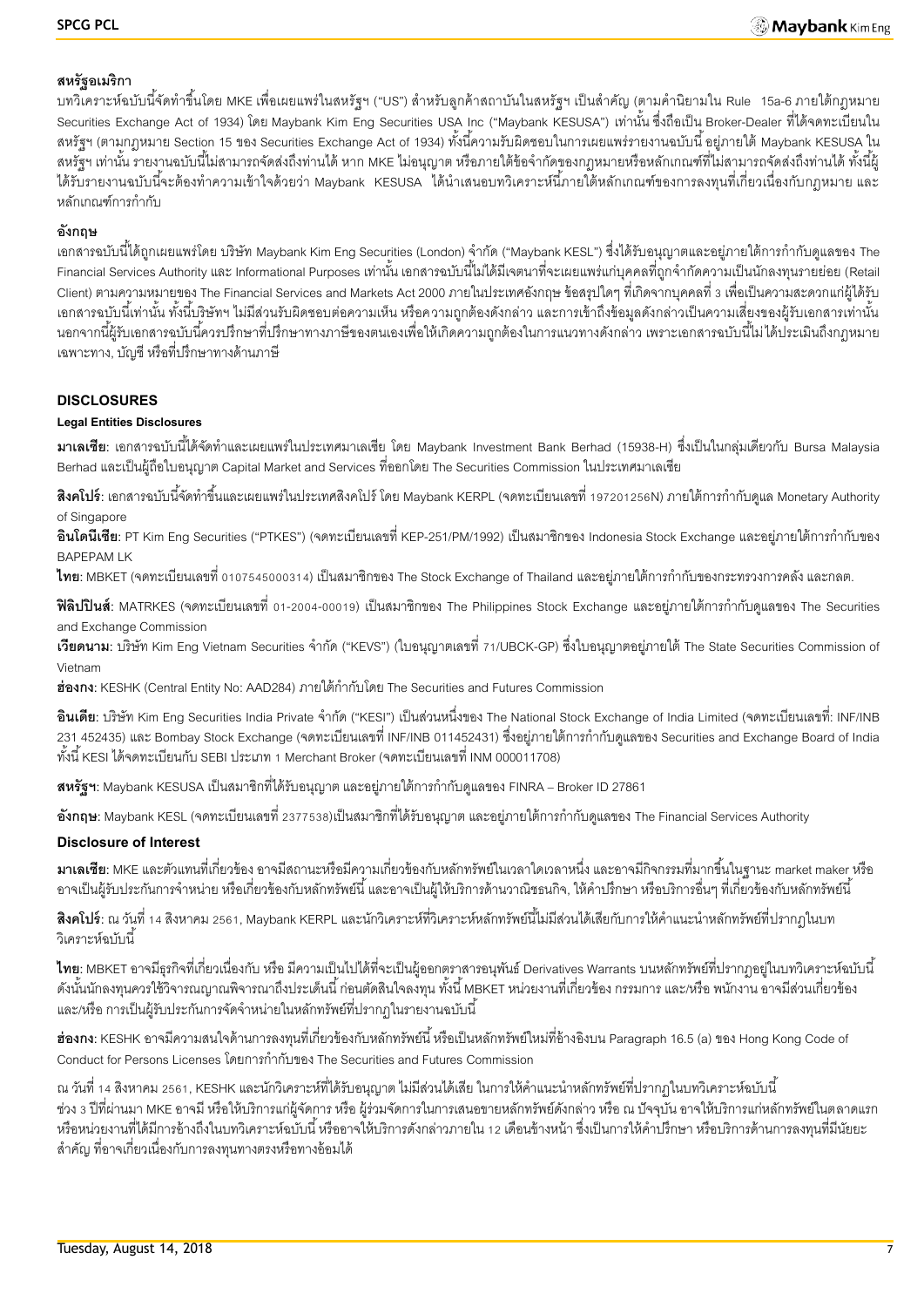#### **OTHERS**

#### **Analyst Certification of Independence**

้ ความถูกต้องของมุมมองที่ผ่านบทวิเคราะห์ฉบับนี้ เป็นการสะท้อนถึงแนวความคิด และมุมมองของนักวิเคราะห์ และรวมถึงหลักทรัพย์หรือผู้ออกหลักทรัพย์เท่านั้น ้ ผลตอบแทนของนักวิเคราะห์ทั้งทางตรงหรือทางอ้อมของนักวิเคราะห์ ไมได้ขึ้นอยู่กับการให้คำแนะนำ หรือมุมมองผ่านบทวิเคราะห์ฉบับนี้

## **ค าเตือน**

Structure Securities ซึ่งเป็นตราสารที่มีความซับซ้อน โดยเฉพาะอย่างยิ่งในส่วนของความเสี่ยงที่สูงขึ้นนั้น มีวัตถุประสงค์ที่จะเสนอขายให้แก่นักลงทุนที่มีความรู้ความ เข้าใจ รวมถึงสามารถรับความเสี่ยงได้เป็ นอย่างดี ทั ้งนี ้มูลค่าตลาดของตราสารประเภทนี ้ อาจเปลี่ยนแปลงไปตามสภาพเศรษฐกิจ ตลาดเงินตลาดทุน การเมือง (รวมถึง อัตราดอกเบี้ย Spot / ล่วงหน้า และอัตราแลกเปลี่ยน), Time to Maturity, ภาวะตลาด และความผันผวน รวมถึงคุณภาพ/ ความน่าเชื่อถือของผู้ออก หรือหลักทรัพย์ อ้างอิงนั้นๆ นักลงทุนที่ให้ความสนใจในการลงทุนตราสารประเภทนี้ จะต้องเข้าใจและวิเคราะห์ถึงตราสารประเภทนี้ด้วยตนเอง และปรึกษากับผู้เชี่ยวชาญของตนใน ส่วนของความเสี่ยงที่อาจเกิดขึ้นจากการลงทุนในตราสารประเภทนี้

์ ทั้งนี้ไม่ว่าส่วนใดส่วนหนึ่งของรายงานฉบับนี้ ไม่อนุญาตให้มีการคัดลอก, จัดทำสำเนา, ลอกเลียน หรือในความหมายที่ใกล้เคียง หรือการเผยแพร่ด้วย **ตนเอง โดยไมได้รับความเห็นชอบจาก MKE**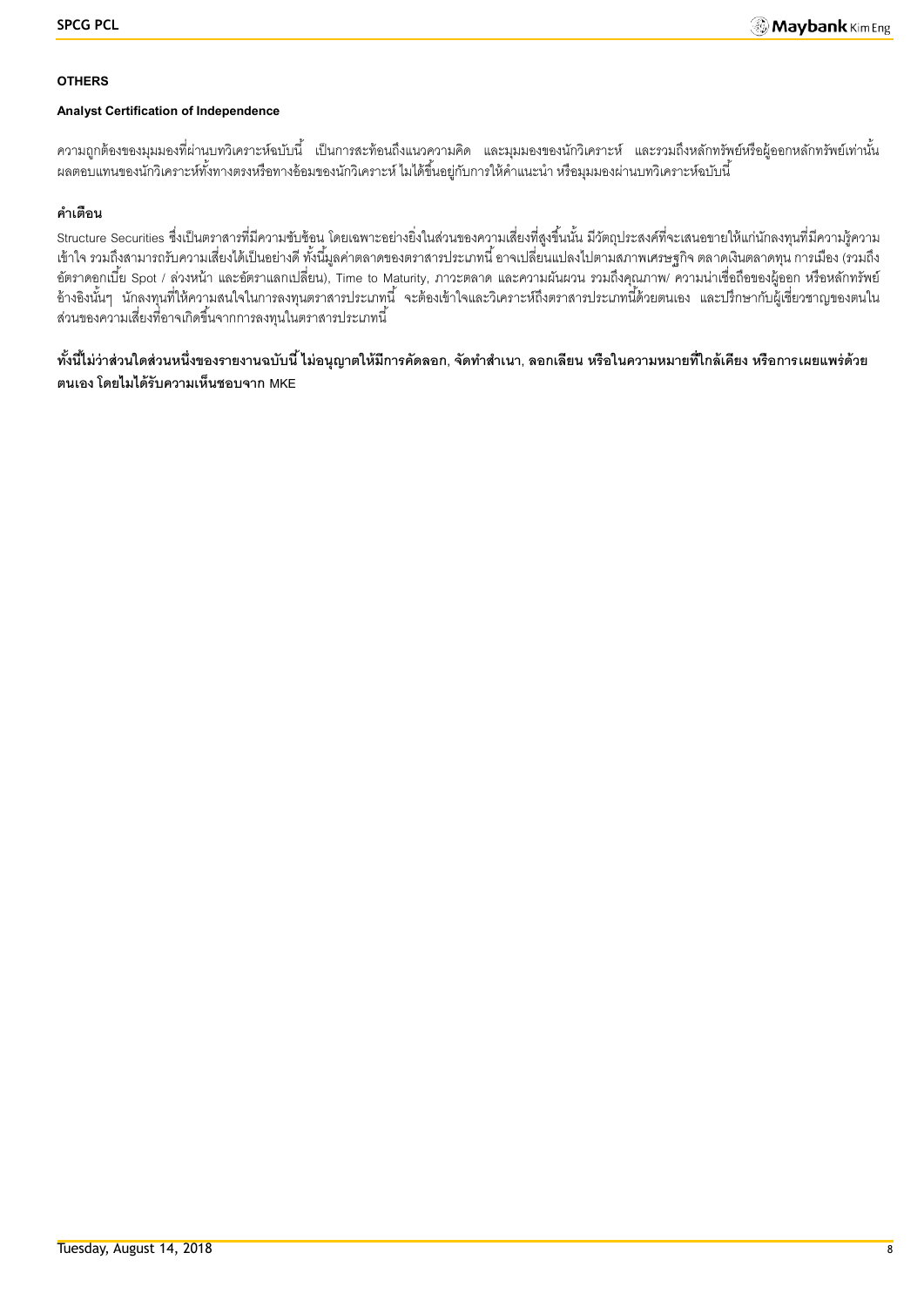#### **สาขากรุงเทพฯ** ี<u>สำ**นักงานใหญ่**<br>อาคารสำนักงาน ดิ ออฟฟิศเศส แอท เซ็นทรัลเวิลด์</u><br>ชั้น 20-21, 24 เลขที่ 999/9 ถนนพระราม 1 แขวงปทุมวัน เขตปทุมวัน กรุงเทพฯ 10330 โทร 0-2658-6300 โทรสาร 0-2658-6301

**สาขาพาหุรัด** 125 อาคารดิโอลด์สยามพลาซ่า<br>ชั้น 3 ถนนพาหุรัด แขวงวังบูรพาภิรมย์ เขตพระนคร กรุงเทพฯ 10200 โทร 0-2225-0242 โทรสาร 0-2225-0523

**สาขาเอ็มโพเรี่ยม**<br>622 อาคารดิเอ็มโพเรี่ยม ชั้น 14 ถนนสุขุมวิท แขวงคลองตัน เขตคลองเตย กรุงเทพฯ 10110 โทร 0-2664-9800 โทรสาร 0-2664-9811

<mark>สาขาเยาวราช</mark><br>215 อาคารแกรนด์ไซน่า ชั้น 5 ถนนเยาวราช แขวงสัมพันธวงศ์ เขตสัมพันธวงศ์ กรุงเทพฯ 10100 โทร 0-2622-9412 โทรสาร 0-2622-9383

**สาขาบางกะปิ** 3105 อาคารเอ็นมาร์ค พลาซ่า ชั ้น3 ถนนลาดพร้าว แขวงคลองจั่น เขตบางกะปิกรุงเทพ 10240 โทร.0-2378-1144 โทรสาร. 0-2378-1323

**สาขาประตูน้ำ** —<br>เดอะพาลาเดียม อาคารเอ ชั้น 14 ้ธรร ชาย เนตชนพาลาเดนม ชา<br>ถนนราชปรารภ แขวงมักกะสัน เขตราชเทวี กรุงเทพ 10400 โทร0-2250-6192 โทรสาร 0-2250-6199

**สาขาวัชรพล** 78/13 ซอยวัชรพล2 แขวงท่าแร้ง เขตบางเขน กรุงเทพ 10220 โทร 0-2363-6736 โทรสาร 0-2363-6735

**สาขาทองหล่อ** อาคารอเนกวณิช เลขที่ 154ชั ้น 3 ห้อง C ถนนสุขุมวิท ) 55ซอยทองหล่อ (แขวงคลองตันเหนือ เขตวัฒนา กรุงเทพมหานคร 10110 โทร 0-2714- 9222 โทรสาร 0-2726- 3901

**สาขาอารี** อาคารลำนักงานพหลโยธิน เพลส ชั้น 14<br>เลขที่ 408/58 ถนนพหลโยธิน แขวงสามเสนใน เขตพญาไท กรุงเทพมหานคร 10400 โทร 0-2619- 0178 โทรสาร 0-2619- 0179

**สาขาต่างจังหวัด**

**สาขาเชียงใหม่ 1** 244 อาคารสำนักงาน ชั้น 2-3 ้<br>ถนนวัวลาย ตำบลหายยา อำเภอเมืองเชียงใหม่ จังหวัดเชียงใหม่ 50100 โทร (053) 284-000 โทรสาร (053) 284-019

**สาขาลำปาง** 319 <mark>ศูนย์การ</mark>ค้าเซ็นทรัลพลาซ่า ชั้น3 ถนนไฮเวย์-งาว ตำบลสวนดอก อำเภอเมือง จังหวัดลำปาง 52100 โทร (054) 817- 811 โทรสาร (054) 816- 811

**สาขาระยอง** 180/1-2 อาคารสมาพันธ์ ชั้น 2 ถนนสุขุมวิท ตำบลเชิงเนิน อ าเภอเมืองระยอง จังหวัดระยอง 21000 โทร (038) 862-022-9 โทรสาร (038) 862-043

**สาขาสมุทรสงคราม** 74/27-28 ซ.บางจะเกร็ง 4 ถนนพระราม 2 ต.แม่กลอง อ.เมือง จ.สมุทรสงคราม 75000 โทร (034) 724-062-4 โทรสาร (034)-724-068

**สาขายะลา**<br>18 ถนนสองพี่น้อง ตำบลสะเตง อ าเภอเมือง จังหวัดยะลา 95000 โทร (073) 255-494-6 โทรสาร (073) 255-498

**สาขาอบลราชธานี** 2 191,193 ถนนอุปราช ตำบลในเมือง<br>อำเภอเมือง จังหวัดอุบลราชธานี 34000 โทร (045) 209339 โทรสาร (045) 209-044

**สาขาอโศก**<br>159 อาคารเสริมมิตร ชั้น 25 ซอยสุขุมวิท 21 ถนนอโศก แขวงคลองเตยเหนือ เขตวัฒนา กรุงเทพฯ 10110 โทร 0-2665-7000 โทรสาร 0-2665-7050

**สาขาศรีนครินทร์** ห้างสรรพสินค้า Big C ชั้น 1 เลขที่ 425 หมู่ 5<br>ถนนศรีนครินทร์ ตำบลลำโรงเหนือ อำเภอเมือง จังหวัดสมุทรปราการ 10270 โทร 0-2758-7556 โทรสาร 0-2758-7551

**สาขาฟิวเจอร์ พาร์ค รังสิต**<br>94 หมู่.2 ศูนย์การค้า ฟิวเจอร์พาร์ค รังสิต ห้อง 091-92<br>ชั้น G F ถ.พหลโยธิน ต.ประชาธิปัตย์ อ.ธัญบุรีจ.ปทุมธานี 12130 ทีม 1 โทร. 0-2958-0592 โทรสาร. 0-2958-0420 ทีม 2 โทร.02-958-0992 โทรสาร 02-958-0590 ต่อ400 **สาขาธนิยะ**<br>52 อาคารธนิยะพลาซ่า ชั้น 20 ถนนสีลม แขวงสุริยวงศ์ เขตบางรัก กรุงเทพฯ 10500

**สาขาแฟชั่นไอส์แลนด์** เลขที่ 587, 589 ศูนย์การค้าแฟชั่นไอส์แลนด์ ห้อง B001 A<br>ชั้น บีเอฟ ถนนรามอินทรา แขวงคันนายาว เขตคันนายาว กรุงเทพฯ 10230 โทร .0-2947-5800-5 โทรสาร .0-2519-5040

โทร 0-2231-2700 โทรสาร 0-2231-2130

**สาขาอัมรินทร์** 496-502 อาคารอัมรินทร์พลาซ่า ชั้น 8<br>ห้องที่ 6 ถนนเพลินจิต แขวงลุมพินี เขตปทุมวัน กรุงเทพฯ 10330 โทร .0-2256-9373 โทรสาร .0-2256-9374

**สาขามหาวิทยาลัยธุรกิจบัณฑิตย์** 110/1-4 อาคาร 10 ชั ้น 1 เลขที่ 110/1-4 ถนนประชาชื่น แขวงทุ่งสองห้อง เขตหลักสี่ กรุงเทพมหานคร 10210 โทร 0-2831-4600 โทรสาร 0-2580- 3643

**สาขาออล ซีซั่นส์** อาคาร All Seasons Place Retail Center ชั ้น3 ห้อง311 เลขที่87/2 ถนนวิทยุแขวงลุมพินีเขตปทุมวัน กรุงเทพ 10330 โทร. 0-2654-0084 โทรสาร .0-2654-0094

**สาขา รามค าแหง** เดอะ พาซิโอ ทาวน์ เลขที่ 7/2-7 ศูนย์การค้า เดอะ พาซิโอ ทาวน์ ชั้น 1<br>ถนนรามคำแหง แขวงสะพานสูง เขตสะพานสูง กรุงเทพมหานคร 10240 โทร 02-111-3185 โทรสาร 02-111-3184

**สาขาเชียงใหม่ 2** 201/3 ถนนมหิดล ตำบลหายยา อ าเภอเมืองเชียงใหม่ จังหวัดเชียงใหม่ 50100 โทร (053) 284-138-47 โทรสาร (053) 202-695

**สาขาสุรินทร์** 137/5-6 ถนนศิริรัฐ<br>ตำบลในเมือง อำเภอเมือง จังหวัดสุรินทร์ 32000 โทร (044) 531-600-3 โทรสาร (044) 519-378

**สาขาระยอง 2** โครงการ TSK PARK ชั ้น1 เลขที่ 351-351/1 ถนนสุขุมวิท ตำบลเนินพระ อำเภอเมือง<br>จังหวัดระยอง 21000 โทร (038) 807-459 โทรสาร (038) 807-841

**สาขาหาดใหญ่**  1,3,5 ซอยจุติอุทิศ 3 ถนนจุติอนุสรณ์<br>ตำบลหาดใหญ่ อำเภอหาดใหญ่ จังหวัดสงขลา 90110 โทร (074) 346-400-5 โทรสาร (074) 239-509

**สาขาหัวหิน** <u>-12 กรรกะ</u><br>6/11 ถนนเพชรเกษม ตำบลหัวหิน อ าเภอหัวหิน ประจวบคีรีขันธ์ 77110 โทร (032) 531-193 โทรสาร (032) 531-221

**สาขาเชียงใหม่บิสสิเนส พาร์ค** 114/25 หมู่ 4 ตำบลหนองป่าครั่ง<br>อำเภอเมือง จังหวัดเชียงใหม่ 50000 โทร (053) 248-995 โทรสาร (053) 248-996

<mark>สาขาญาดา</mark><br>56 อาคารญาดา ชั้น 5 ถนนสีลม แขวงสุริยวงศ์ เขตบางรัก กรุงเทพฯ 10500 โทร 0-2632-8341 โทรสาร 0-2632-8395

**สาขางามวงศ์วาน** 30/39-50 อาคารสำนักงานเดอะมอลล์งามวงศ์วาน<br>ขั้น 14 ถนนงามวงศ์วาน ตำบลบางเขน อ าเภอเมืองนนทบุรี จังหวัดนนทบุรี 11000 โทร 0-2550-0577 โทรสาร 0-2550-0566

**สาขาท่าพระ**<br>99 อาคารลำนักงานเดอะมอลล์ ท่าพระ ชั้น 12 ถนนรัชดาภิเษก-ท่าพระ แขวงบุคคโล เขตธนบุรี กรุงเทพฯ 10600 โทร 0-2876-6500 โทรสาร 0-2876-6531

**สาขาปิ่ นเกล้า** ี่<mark>น 1.5 1.5 แถน 1.</mark><br>7/129 อาคารเซ็นทรัลปิ่นเกล้า ชั้น 3 ห้อง 302 ถนนบรมราชชนนี แขวงอรุณอัมรินทร์ เขตบางกอกน้อย กรุงเทพฯ 10700 โทร 0-2884-9847 โทรสาร 0-2884-6920

**สาขาสีลม** 62 อาคารธนิยะ ชั ้น 4 ถนนสีลม แขวงสุริยวงศ์ เขตบางรัก กรุงเทพฯ 10500 โทร 0-2231-2700 โทรสาร 0-2231-2418

**สาขาฟอร์จนู ทาวน์** 5 อาคารฟอร์จูนทาวน์ ชั้นใต้ดิน<br>ถนนรัชดาภิเษก แขวงดินแดง เขตดินแดง กรุงเทพฯ 10400 โทร 0-2641-0977 โทรสาร 0-2641-0966

**สาขาแจ้งวัฒนะ** 99/9 หมู่ที่2อาคารเซ็นทรัลพลาซ่า แจ้งวัฒนะ ออฟฟิศ ทาวเวอร์ ชั้น 14 ห้อง 1401 ถนนแจ้งวัฒนะ ตำบลบางตลาด อ าเภอปากเกร็ด จังหวัดนนทบุรี 11120 โทรศัพท์ 02-835- 3283 โทร 02-835- 3280

**สาขาพญาไท** \_\_\_\_\_\_\_\_\_\_\_\_\_\_<br>ดาคารโกลเด้นทาวน์ ชั้น 4 ถนนพญาไท เขตราชเทวี กรุงเทพ 10400 โทร. 0-2251-4099 โทรสาร .0-2251-4098

**สาขานครราชสีมา** ี 1242/2 อาคารศูนย์การค้าเดอะ มอลล์ ห้อง เอ3<br>ชั้น 7 ถนนมิตรภาพ ตำบลในเมือง อ าเภอเมือง นครราชสีมา 30000 โทร. (044) 288-455 โทรสาร) .044) 288-466

**สาขาอุบลราชธานี** อาคารเซ็นทรัลพลาซ่า ห้อง G3 ชั ้น G ี่ เลขที่ 311 หมู่ 7 ตำบลแจระแม อ าเภอเมือง จังหวัดอุบลราชธานี 34000 โทร (045) 265-633 โทรสาร (045) 265-639

**สาขาจันทบุรี** 351/8 ถนนท่าแฉลบ ตำบลตลาด อ าเภอเมือง จังหวัดจันทบุรี 22000 โทร (039) 332-111 โทรสาร (039) 332-444

**สาขาสุราษฏร์ธานี** 216/3 หมู่ที่ 4 ถนนชนเกษม<br>ตำบลมะขามเตี๋ย อำเภอเมืองสุราษฎร์ธานี จังหวัดสราษภร์ธานี 84000 โทร (077) 205-460 โทรสาร (077) 205-475

**สาขาขอนแก่น** 163/1-2 ถนนกลางเมือง ตรงข้ามตลาดสดเทศบาล1 อ าเภอเมืองจังหวัด ขอนแก่น 40000 โทร. (043) 225-355 โทรสาร) .043) 225-356

**สาขาสุรินทร์ 2** 12/27 ถนนสุริยกานต์ ตำบลในเมือง<br>อำเภอเมือง จังหวัดสุรินทร์ 32000 โทร (044)531-1819 โทรสาร (044) 513-887

**สาขาชีคอนสแควร์**<br>55 อาคารซีคอนสแควร์ ชั้น G ห้อง 1005<br>ถนนศรีนครินทร์ แขวงหนองบอน เขตประเวศ กรุงเทพฯ 10260 โทร 0-2320-3600 โทรสาร 0-2320-3610

**สาขาลาดพร้าว** 1693 อาคารลำนักงานศูนย์การค้าเซ็นทรัลพลาซ่า ลาดพร้าว<br>ขั้น 11 ถนนพหลโยธิน แขวงลาดพร้าว เขตจตุจักร กรุงเทพฯ 10900 โทร 0-2541-1411 โทรสาร 0-2541-1108

**สาขาบางแค**<br>275 หมู่ที่ 1 เดอะมอลล์บางแค ชั้น 8 ถนนเพชรเกษม แขวงบางแคเหนือ เขตบางแค กรุงเทพฯ 10160 โทร 0-2804-4235 โทรสาร 0-2804-4251

**สาขาสาทร** <u>ี่มายามากะ</u><br>92/10 อาคารสาธรธานี 2 ชั้น 7 ถนนสาทรเหนือ แขวงสีลม เขตบางรัก กรุงเทพมหานคร 10500 โทร .0-2636-7550-5 โทรสาร .0-2636-7565

**สาขาเดอะ ไนน์** เลขที่ 999 / 3 โครงการ เดอะ ไนน์ ชั้น 3 ถนนพระราม 9 แขวงสวนหลวง เขตสวนหลวง กรุงเทพ 10250 โทร .02-716-7816 โทรสาร 02-716-7815

**สาขายูไนเต็ด เซ็นเตอร์** 323 อาคาร ยูไนเต็ด เซ็นเตอร์ ชั้น 17<br>ถนนสีลม เขตบางรัก กรุงเทพ 10500 โทร 0-2680-4340 โทรสาร 0-2680-4355

**สาขาธัญญ<u>ะ พาร์ค</u>**<br>735/5 ธัญญะ ช็อปปิ้ง พาร์ค อาคาร E ชั้น 2 ถนนศรีนครินทร์ แขวงสวนหลวง (คลองประเวศฝั่งเหนือ) เขตพระโขนง กรุงเทพ 10260 โทร. 0-2108-6300 ,โทรสาร 0-2108-6301

ี<u>สาขาเซ็นเวิลด์</u><br>อาคาร เซ็นเวิลด์ ชั้น 15 ห้อง 1501 เลขที่ 4,4/5 ถนนราชด าริ แขวงปทุมวัน เขตปทุมวัน กรุงเทพฯ 10330 โทร 0-2658-6300

**สาขาชลบุรี**  55/60 หมู่ที่1 ซอยลุงสอง หลังศูนย์การค้าเซ็นทรัลพลาซ่าชลบุรี ตำบลเสม็ด อำเภอเมือง ชลบุรี 20000 โทร (038) 053-950 โทรสาร (038) 053-966

**สาขาสมุทรสาคร** 322/91 ถนนเอกชัย<br>ตำบลมหาชัย อำเภอเมืองสมุทรสาคร จังหวัดสมุทรสาคร 74000 โทร (034) 837-190 โทรสาร (034) 837-610

**สาขาภูเก็ต** ี เลขที่ 1, 1/1 ถนนท่งคา ตำบลตลาดใหญ่ อำเภอเมือง จังหวัดภูเก็ต 83000<br>โทร (076) 355-730 โทรสาร (076) 355-730 ต่อ 119

**สาขาอรัญประเทศ** ห้าง เทสโก้ โลตัส สาขาอรัญ ชั้น2<br>เลขที่ 559 หมู่ 1 ตำบลบ้านใหม่หนองไทร อ าเภออรัญประเทศ จังหวัดสระแก้ว โทร (037) 226-347-8 โทรสาร (037) 226-346

**สาขานครสวรรค์**<br>เลขที่ 1/15-16 ถนนสุชาดา ตำบลปากน้ำโท อ าเภอเมือง จังหวัดนครสวรรค์ 60000 โทร (056) 314-150 โทรสาร (056) 314-151

<u>คำขึ้แจ</u>ง : เอกสารณับนี้จัดทำขึ้นจากแหล่งข้อมูลที่ บมจ. หลักทรัพย์ แข่แมกก์ กิแอ็ง (ประเทศไทย) เห็นว่าน่าเชื่อถือประกอบกับทัศนะส่วมตัวของผู้จัดทำ ซึ่งมิได้หมายถึงความถูกต้องหรือสมบูรณ์ของข้อมูลดังกล่าวแต่อย่างใด และเอกสา ข้อมูลประกอบการตัดสินใจในการลงทุนท่านั้น มิได้มีวัตถุประสงค์เพื่อที่จะขักชามที่ขอข้าการซื้อขายหลักทัพย์ไดโดยเฉพาะเรือเป็นการทั่วไปแต่อย่างใด นักลงทุนพึงใช้ข้อมูลในเอกสารนี้ประกอบกับข้อมูลและความเห็นอื่น ๆ และวิจารณญาณของต เหมาะสมแก่กรณีทั้งนี้ความเห็นที่แสดงอยในเอกสารนี้เป็นความเห็นส่วนคิวของรู้จัดทำ บมจ. หลักทัพย์ แย่แบงก์ กินเอ้ง (ประเทศไทย) ตลอดจนผู้บริหาและพนักงานของบริษัทไม่จำเป็นต้องกันพ้องกับความเห็นที่แสดงอยู่ในเอกสารนี้ค้วยแต่อย่าง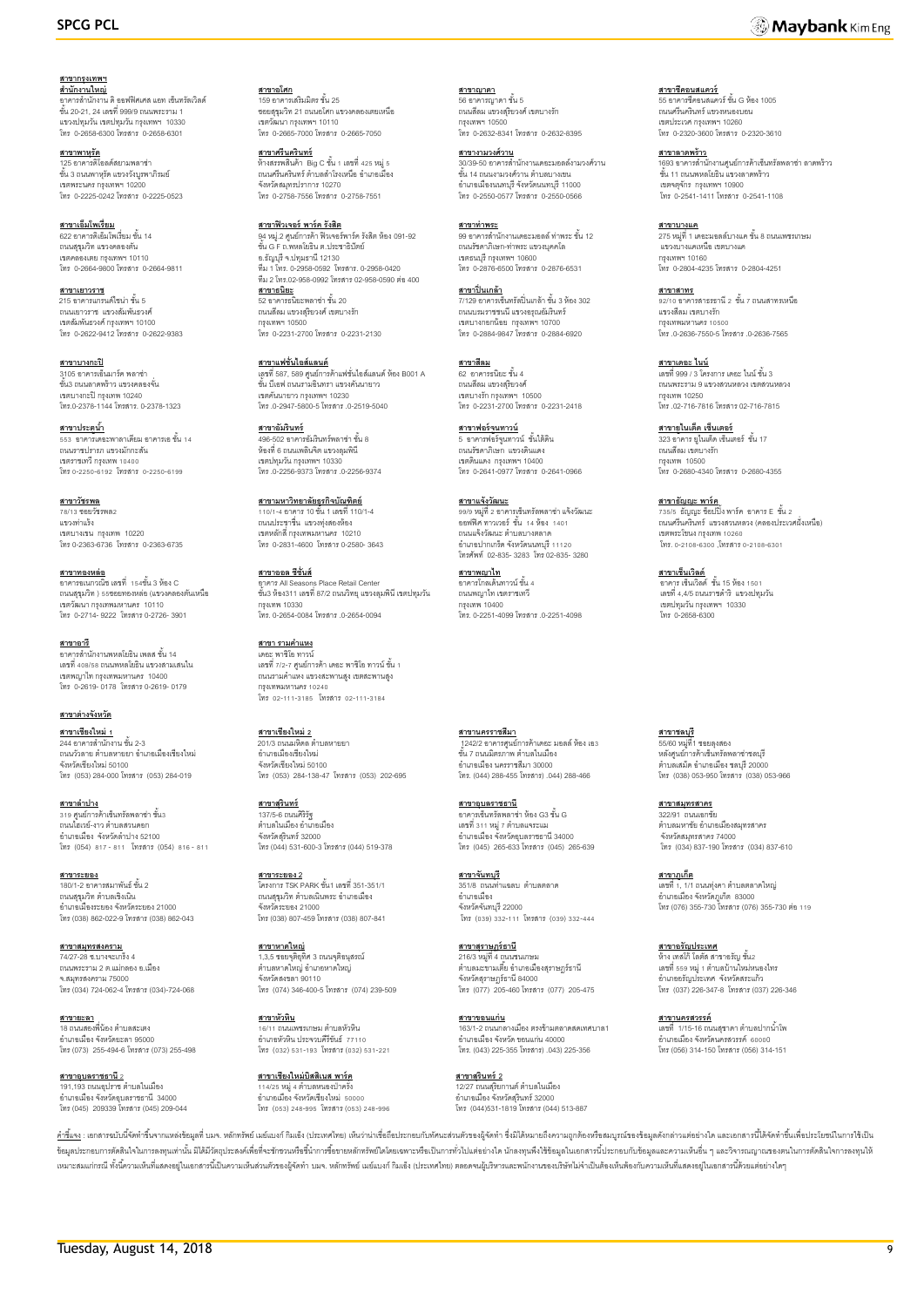|                                           | THAI INSTITUTE OF DIRECTORS ASSOCIATION (IOD) CORPORATE GOVERNANCE REPORT RATING 2017 |               |               |               |               |                  |                |                    |
|-------------------------------------------|---------------------------------------------------------------------------------------|---------------|---------------|---------------|---------------|------------------|----------------|--------------------|
| AAAAA                                     |                                                                                       |               |               |               |               |                  |                |                    |
| <b>AMATA</b>                              | <b>DRT</b>                                                                            | <b>KCE</b>    | <b>PPS</b>    | sccc          | <b>TNDT</b>   | Score Range      | Number of Logo | <b>Description</b> |
| <b>AOT</b>                                | <b>DTAC</b>                                                                           | <b>KKP</b>    | <b>PSL</b>    | SE-ED         | <b>TOP</b>    | 90-100           | ΔΔΔΔΔ          | <b>Excellent</b>   |
| <b>BAFS</b>                               | <b>DTC</b>                                                                            | <b>KTB</b>    | PTT.          | <b>SIM</b>    | <b>TSC</b>    | 80-89            | ΔΔΔΔ           | Very Good          |
| BAY                                       | <b>EASTW</b>                                                                          | KTC           | PTTEP         | <b>SITHAI</b> | <b>TTCL</b>   | 70-79            | ΔΔΔ            | Good               |
| <b>BCP</b>                                | EGCO                                                                                  | LHBANK        | PTTGC         | SNC           | TU            | 60-69            | ΔΔ             | Satisfactory       |
| <b>BIGC</b>                               | GFPT                                                                                  | LPN           | QH            | <b>SPALI</b>  | <b>UV</b>     | 50-59            | Δ              | Pass               |
| <b>BTS</b>                                | GPSC                                                                                  | <b>MBK</b>    | QTC           | <b>SSSC</b>   | VGI           | Lower than 50    | No logo given  | N/A                |
| <b>BWG</b>                                | <b>GRAMMY</b>                                                                         | <b>MCOT</b>   | <b>RATCH</b>  | <b>STEC</b>   | <b>WACOAL</b> |                  |                |                    |
| СK                                        | <b>HANA</b>                                                                           | <b>MINT</b>   | <b>SAMART</b> | SVI           | <b>WAVE</b>   |                  |                |                    |
| CPF                                       | <b>HMPRO</b>                                                                          | <b>MONO</b>   | <b>SAMTEL</b> | <b>TCAP</b>   |               |                  |                |                    |
| <b>CPN</b>                                | <b>INTUCH</b>                                                                         | <b>NKI</b>    | SAT           | <b>THCOM</b>  |               |                  |                |                    |
| <b>CSL</b>                                | <b>IRPC</b>                                                                           | <b>NYT</b>    | SC            | <b>TISCO</b>  |               |                  |                |                    |
| <b>DELTA</b>                              | <b>IVL</b>                                                                            | OTO           | <b>SCB</b>    | <b>TKT</b>    |               |                  |                |                    |
| <b>DEMCO</b>                              | <b>KBANK</b>                                                                          | <b>PHOL</b>   | SCC           | <b>TMB</b>    |               |                  |                |                    |
| AAAA                                      |                                                                                       |               |               |               |               |                  |                |                    |
| <b>2S</b>                                 | <b>BBL</b>                                                                            | DCC           | K.            | <b>NCH</b>    | PRG           | <b>SMPC</b>      | TFI            | <b>TRUE</b>        |
| <b>AAV</b>                                | <b>BDMS</b>                                                                           | EA            | <b>KSL</b>    | <b>NOBLE</b>  | <b>PRINC</b>  | <b>SMT</b>       | TGCI           | <b>TSE</b>         |
| <b>ACAP</b>                               | <b>BEM</b>                                                                            | ECF           | <b>KTIS</b>   | <b>NSI</b>    | PT.           | <b>SNP</b>       | <b>THAI</b>    | <b>TSR</b>         |
| <b>ADVANC</b>                             | <b>BFIT</b>                                                                           | EE.           | L&E           | <b>NTV</b>    | <b>PTG</b>    | SPI <sup>1</sup> | <b>THANA</b>   | <b>TSTE</b>        |
| <b>AGE</b>                                | <b>BLA</b>                                                                            | <b>ERW</b>    | <b>LANNA</b>  | occ           | <b>PYLON</b>  | <b>SPPT</b>      | <b>THANI</b>   | <b>TSTH</b>        |
| AH                                        | <b>BOL</b>                                                                            | <b>FORTH</b>  | LH            | OGC           | Q-CON         | <b>SPRC</b>      | THIP           | <b>TTA</b>         |
| <b>AHC</b>                                | <b>BROOK</b>                                                                          | <b>FPI</b>    | LHK           | OISHI         | <b>RICHY</b>  | <b>SR</b>        | <b>THRE</b>    | <b>TTW</b>         |
| <b>AKP</b>                                | CEN                                                                                   | <b>GBX</b>    | LIT           | ORI           | <b>ROBINS</b> | <b>SSF</b>       | <b>THREL</b>   | <b>TVD</b>         |
| <b>ALUCON</b>                             | <b>CENTEL</b>                                                                         | GC.           | LOXLEY        | PACE          | <b>RS</b>     | <b>SST</b>       | <b>TICON</b>   | <b>TVO</b>         |
| <b>AMANAH</b>                             | <b>CFRESH</b>                                                                         | GCAP          | LRH           | PAP           | <b>RWI</b>    | <b>STA</b>       | TIPCO          | <b>TWPC</b>        |
| <b>ANAN</b>                               | CGH                                                                                   | <b>GL</b>     | <b>LST</b>    | PB            | s             | <b>SUSCO</b>     | TK             | <b>UAC</b>         |
| AP.                                       | CHG                                                                                   | <b>GLOBAL</b> | M             | PCSGH         | S&J           | <b>SUTHA</b>     | <b>TKS</b>     | <b>UP</b>          |
| <b>APCO</b>                               | CHO                                                                                   | <b>GLOW</b>   | <b>MACO</b>   | PDI           | <b>SABINA</b> | <b>SWC</b>       | <b>TMC</b>     | UPF                |
| <b>APCS</b>                               | CHOW                                                                                  | <b>GUNKUL</b> | <b>MALEE</b>  | <b>PE</b>     | <b>SALEE</b>  | <b>SYMC</b>      | <b>TMI</b>     | <b>VIH</b>         |
| <b>ARIP</b>                               | СI                                                                                    | НОТРОТ        | <b>MBKET</b>  | PG            | <b>SAMCO</b>  | <b>SYNEX</b>     | <b>TMILL</b>   | <b>VNT</b>         |
| <b>ASIA</b>                               | <b>CIMBT</b>                                                                          | <b>HYDRO</b>  | <b>MC</b>     | <b>PJW</b>    | <b>SCG</b>    | <b>SYNTEC</b>    | <b>TMT</b>     | <b>WINNER</b>      |
| <b>ASIMAR</b>                             | CKP                                                                                   | ICC           | <b>MEGA</b>   | <b>PLANB</b>  | <b>SEAFCO</b> | <b>TAE</b>       | <b>TNITY</b>   | <b>YUASA</b>       |
| <b>ASK</b>                                | CM                                                                                    | <b>ICHI</b>   | <b>MFC</b>    | PM            | <b>SFP</b>    | <b>TAKUNI</b>    | <b>TNL</b>     | ZMICO              |
| <b>ASP</b>                                | CNS                                                                                   | <b>IFEC</b>   | <b>MOONG</b>  | PPP           | <b>SIAM</b>   | <b>TASCO</b>     | <b>TOG</b>     |                    |
| <b>AUCT</b>                               | CNT                                                                                   | <b>INET</b>   | <b>MSC</b>    | PR.           | <b>SINGER</b> | <b>TBSP</b>      | TPCORP         |                    |
| <b>AYUD</b>                               | COL                                                                                   | <b>IRC</b>    | <b>MTI</b>    | <b>PRANDA</b> | <b>SIS</b>    | <b>TCC</b>       | <b>TRC</b>     |                    |
| <b>BANPU</b>                              | CPI                                                                                   | <b>JSP</b>    | <b>MTLS</b>   | PREB          | <b>SMK</b>    | TF               | TRU            |                    |
| ឹ∆∆                                       |                                                                                       |               |               |               |               |                  |                |                    |
| AEC.                                      | <b>BJCHI</b>                                                                          | <b>DIMET</b>  | GYT           | <b>KKC</b>    | <b>NEP</b>    | <b>RML</b>       | <b>STANLY</b>  | <b>TPOLY</b>       |
| <b>AEONTS</b>                             | <b>BKD</b>                                                                            | <b>DNA</b>    | <b>HPT</b>    | <b>KOOL</b>   | <b>NOK</b>    | <b>RPC</b>       | <b>STPI</b>    | <b>TRITN</b>       |
| AF                                        | <b>BR</b>                                                                             | <b>EARTH</b>  | <b>HTC</b>    | <b>KWC</b>    | <b>NUSA</b>   | <b>SANKO</b>     | <b>SUC</b>     | <b>TRT</b>         |
| <b>AIRA</b>                               | <b>BROCK</b>                                                                          | <b>EASON</b>  | <b>HTECH</b>  | <b>KYE</b>    | PATO          | <b>SAPPE</b>     | <b>TACC</b>    | TTI                |
| <b>AIT</b>                                | <b>BRR</b>                                                                            | ECL           | <b>IFS</b>    | LALIN         | <b>PCA</b>    | <b>SAWAD</b>     | TCCC           | <b>TVI</b>         |
| AJ.                                       | <b>BTNC</b>                                                                           | <b>EFORL</b>  | <b>IHL</b>    | LPH           | <b>PDG</b>    | SCI              | <b>TCMC</b>    | <b>TWP</b>         |
| <b>AKR</b>                                | CBG                                                                                   | EPCO          | <b>ILINK</b>  | <b>MAJOR</b>  | <b>PF</b>     | <b>SCN</b>       | <b>TEAM</b>    | U                  |
| <b>AMARIN</b>                             | CGD                                                                                   | <b>EPG</b>    | <b>INSURE</b> | <b>MAKRO</b>  | PICO          | <b>SCP</b>       | <b>TFD</b>     | <b>UBIS</b>        |
| <b>AMATAV</b>                             | CHARAN                                                                                | ESSO          | <b>IRCP</b>   | <b>MATCH</b>  | <b>PIMO</b>   | <b>SEAOIL</b>    | <b>TFG</b>     | <b>UMI</b>         |
| AMC                                       | CITY                                                                                  | FE            | T             | <b>MATI</b>   | PL.           | <b>SENA</b>      | TIC            | UPOIC              |
| <b>APURE</b>                              | CMR                                                                                   | <b>FER</b>    | <b>ITD</b>    | <b>M-CHAI</b> | <b>PLAT</b>   | <b>SIRT</b>      | <b>TIW</b>     | UT.                |
| <b>AQUA</b>                               | COLOR                                                                                 | <b>FOCUS</b>  | J             | <b>MDX</b>    | <b>PLE</b>    | <b>SKR</b>       | <b>TKN</b>     | <b>UWC</b>         |
| <b>ARROW</b>                              | COM7                                                                                  | <b>FSMART</b> | <b>JMART</b>  | <b>MFEC</b>   | <b>PMTA</b>   | <b>SLP</b>       | <b>TLUXE</b>   | <b>VIBHA</b>       |
| <b>AS</b>                                 | CPL                                                                                   | <b>FSS</b>    | <b>JMT</b>    | <b>MJD</b>    | <b>PPM</b>    | <b>SMIT</b>      | <b>TMD</b>     | <b>VPO</b>         |
| <b>BA</b>                                 | CSC                                                                                   | <b>FVC</b>    | <b>JUBILE</b> | <b>MK</b>     | <b>PRIN</b>   | <b>SORKON</b>    | <b>TNP</b>     | <b>VTE</b>         |
| <b>BEAUTY</b>                             | CSP                                                                                   | <b>GEL</b>    | <b>JWD</b>    | <b>MODERN</b> | <b>PSTC</b>   | <b>SPA</b>       | TOPP           | <b>WICE</b>        |
| <b>BEC</b>                                | CSR                                                                                   | GIFT          | <b>KASET</b>  | <b>MPG</b>    | QLT           | <b>SPC</b>       | <b>TPA</b>     | WIIK               |
| BH                                        | CSS                                                                                   | <b>GLAND</b>  | <b>KBS</b>    | <b>NC</b>     | <b>RCI</b>    | <b>SPCG</b>      | <b>TPAC</b>    | WIN                |
| <b>BIG</b>                                | CTW                                                                                   | GOLD          | <b>KCAR</b>   | <b>NCL</b>    | <b>RCL</b>    | <b>SPV1</b>      | <b>TPCH</b>    | XO                 |
| <b>BJC</b>                                | <b>DCON</b>                                                                           | <b>GSTEL</b>  | KGI           | <b>NDR</b>    | <b>RICH</b>   | <b>SSC</b>       | <b>TPIPL</b>   |                    |
| Source: Thai Institute of Directors (IOD) |                                                                                       |               |               |               |               |                  |                |                    |

#### **ค าชี้แจง**

การเปิดเผยผลการสำรวจของสมาคมส่งเสริมสถาบันกรรมการบริษัทไทย (IOD) ในเรื่องการกำกับดูแลกิจการ (Corporate Governance) นี้ เป็นการดำเนินการตาม นโยบายของสำนักงานคณะกรรมการกำกับหลักทรัพย์และตลาดหลักทรัพย์ โดยการสำรวจของ IOD เป็นการสำรวจและประเมินจากข้อมูล ของบริษัทจดทะเบียนใน ตลาดหลักทรัพย์แห่งประเทศไทย และตลาดหลักทรัพย์ เอ็มเอไอ ที่มีการเปิดเผยต่อสาธารณะ และเป็นข้อมูลที่ผู้ลงทุนทั่วไปสามารถเข้าถึงได้ ดังนั้น ผลสำรวจ ดังกล่าวจึงเป็นการนำเสนอในมุมมองของบุคคลภายนอก โดยไม่ได้เป็นการประเมินการปฏิบัติ และมิได้มีการใช้ข้อมูลภายใน ในการประเมิน

้อนึ่ง ผลการสำรวจดังกล่าว เป็นผลการสำรวจ ณ วันที่ปรากกฎในรายงานการกำกับดูแลกิจการ บริษัทจดทะเบียนไทยเท่านั้น ดังนั้น ผลการสำรวจ จึงอาจ เปลี่ยนแปลงได้ภายหลังวันดังกล่าว ทั้งนี้ บริษัทหลักทรัพย์ เมย์แบงก์ กิมเอ็ง (ประเทศไทย) จำกัด (มหาชน) มิได้ยืนยันหรือรับรองถึงความถูกต้องของ ผลการสำรวจ ดังกล่าวแต่อย่างใด

ฝ่ายวิจัยหลักทรัพย์ของ บมจ .หลักทรัพย์ เมย์แบงก์ กิมเอ็ง (ประเทศไทย) มี 2 ทีม คือ ฝ่ายวิจัย สำหรับนักลงทุนในประเทศ (Maybank Kim Eng Thailand) และ ฝ่าย วิจัยนักลงทุนสถาบันต่างประเทศ) Maybank Kim Eng Institutional Research) อันมีเหตุผลมาจากลักษณะที่แตกต่างในด้าน ลักษณะผู้ลงทุน วัตถุประสงค์และ กล ียุทธ์ ทำให้คำแนะนำ และ/หรือ ราคาเป้าหมายอาจมีความแตกต่างกัน โดย Maybank Kim Eng Thailand มีวัตถุประสงค์ที่จะทำบทวิเคราะห์เพื่อสนับสนุนข้อมูลการ ลงทุนแ[ก](http://kelive.maybank-ke.co.th/)่นักลงทุนในประเทศ (ท่านสามารถดูรายละเอียดได้จาก <u>http://kelive.maybank-ke.co.th</u>) ในขณะที่ Maybank Kim Eng Institutional Research สำหรับนัก ลงทนสถาบันต่างประเทศเท่านั้น.